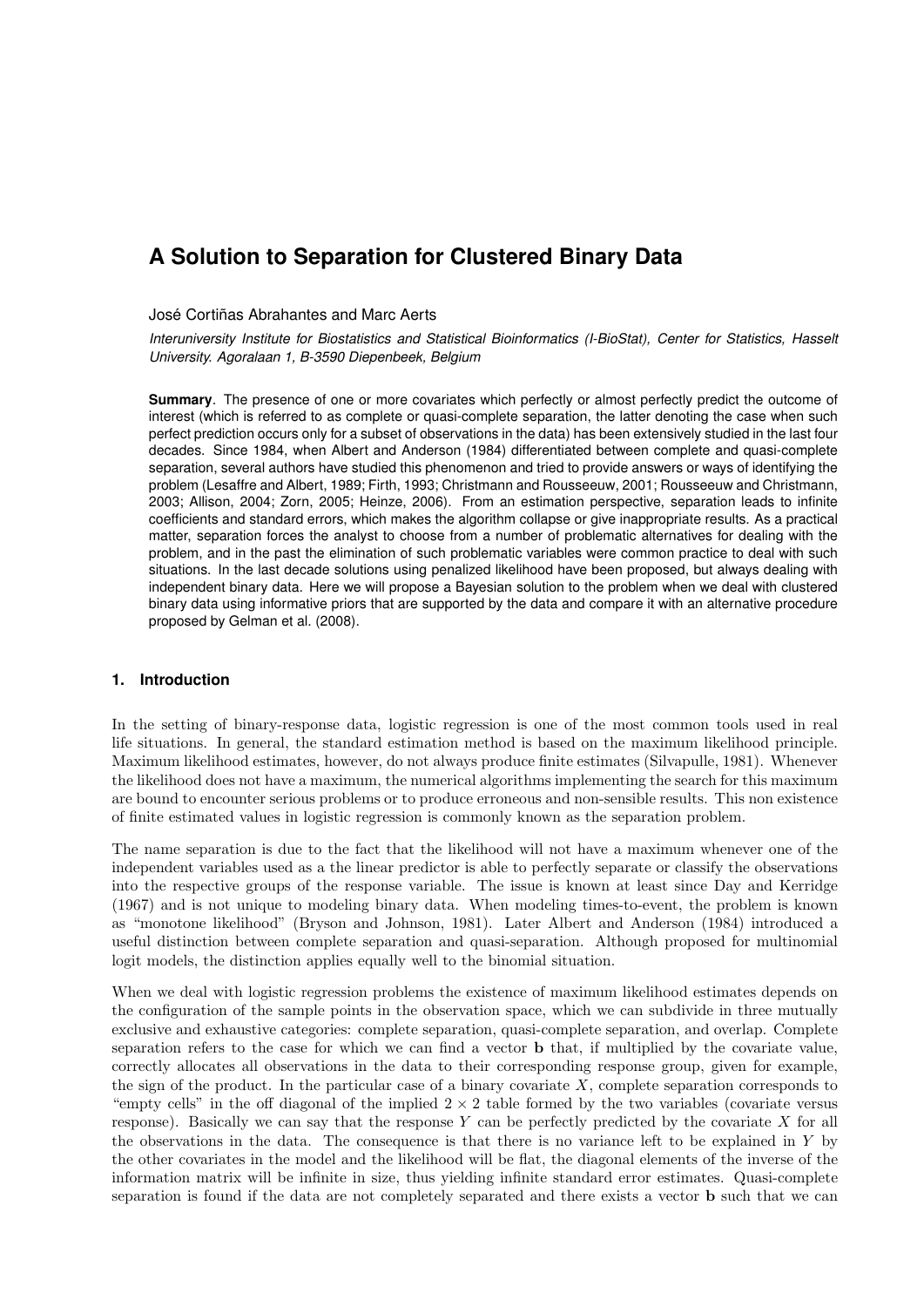subdivide the space  $({\bf b} \cdot {\bf X})$  into separating spaces corresponding to the response groups, but there might exist members of several groups of the response that falls into this separating hyperplane. In the particular case of a binary covariate *X*, quasi-complete separation occurs when only one cell of the off-diagonal of the implied 2*×*2 table is "empty". Under quasi-complete separation, the parameter estimate for variable *X* and its standard errors will also be infinite, but the effect of other covariates may remain relatively unaffected. Whenever data do not exhibit either complete or quasi-complete separation, the data are said to overlap. For overlapping data the maximum likelihood estimates are proven to exist and to be unique (Silvapulle, 1981).

The phenomenon of separation in a dataset was studied via simulation by Heinze and Schemper (2002). According to their investigations, separation depends on sample size, on the number of dichotomous covariates involved in the analysis, the magnitude of the coefficients and how unbalanced the response is. They showed as well that separation can happen even when the absolute value of the model parameters is low. In view of these findings it is important to be able to detect such problems. Several authors have published on the issue of such detection. The detection methods range from very simple ad-hoc methods to optimization solutions that are proven to result in correct detection of the phenomenon in the dataset. A first simple way to deal with the problem is to cross-classify the independent variables one by one with the dependent variable and search for 0 values in the cells preliminary to the analysis. Alternatively, one can use very large coefficients with huge standard errors as indices for numerical problems. A third approach is to simply inspect how the coefficients evolve during the iterations of the fitting algorithm. If the estimates for a particular parameter do not stabilize but 'jump around' in the solution space, separation might well be the culprit. All of these checks, however, do not give certainty on the origin of the problem.

For this reason, Albert and Anderson (1984) propose a linear programming method that always leads to detection. Santner and Duffy (1986) expand on Albert and Anderson (1984) and provide a mixed linear programming algorithm that can be used to determine whether there is complete separation, quasi-complete separation or overlap. Another interesting complement to these methods was offered by researchers in robust statistics. Christmann and Rousseeuw (2001) developed a way not to find separation, but quantify the degree of overlap in a dataset. A software implementation of this approach is offered by the R package noverlap.

However, detecting the problem, is just the first step, solution to such problems are of practical importance, specially when dealing with data analysis presenting such issues. Several strategies have been developed to deal with both complete or quasi-complete separation. The most widely-used "solution" is simply to omit the problematic covariate or covariates from the analysis. Of course, this alternative is particularly unattractive, since omitting a covariate that clearly bears a strong relationship to the phenomenon of interest is nothing more than deliberately introducing specification bias. Another approach suggested by Clogg et al. (1991) modifies the data in order to eliminate the separation, supplementing additional "artificial" data across the various patterns of (categorical) covariates, and then conduct the analysis in the usual fashion on the augmented data. Unfortunately, it has been demonstrated in a simulation study (Heinze and Schemper, 2002) that it does not perform as well as other alternative solutions. Another solution could be for the case in which the problematic variable is of a nominal type with more than two categories, to group categories, which can help for quasi-complete separation (but not for complete separation). Exact logistic regression, already suggested by Cox (1970), could be an alternative approach, but the method can be computer-intensive thus practically less feasible.

Firth explored a general method of bias reduction using penalized likelihood in a 1992 paper and finalized his ideas in 1993 (Firth, 1993). The intuition of Firth's approach is to introduce a bias term into the standard likelihood function which itself goes to zero as sample size increases. Although the initial purpose of Firth was to reduce the bias of the maximum likelihood estimates, the method has many advantageous characteristics when data display separation (Heinze, 2006). Heinze and Schemper (2002) advocate using penalized profile likelihood confidence intervals instead of the Wald intervals used by Firth. Gao and Chen (2007) develop the concept further and introduce a second penalizing term to deal with ill-behaving due to multicollinearity. In contexts where multicollinearity is likely to arise, it might indeed be important to clearly deal with the two numerical problems separately.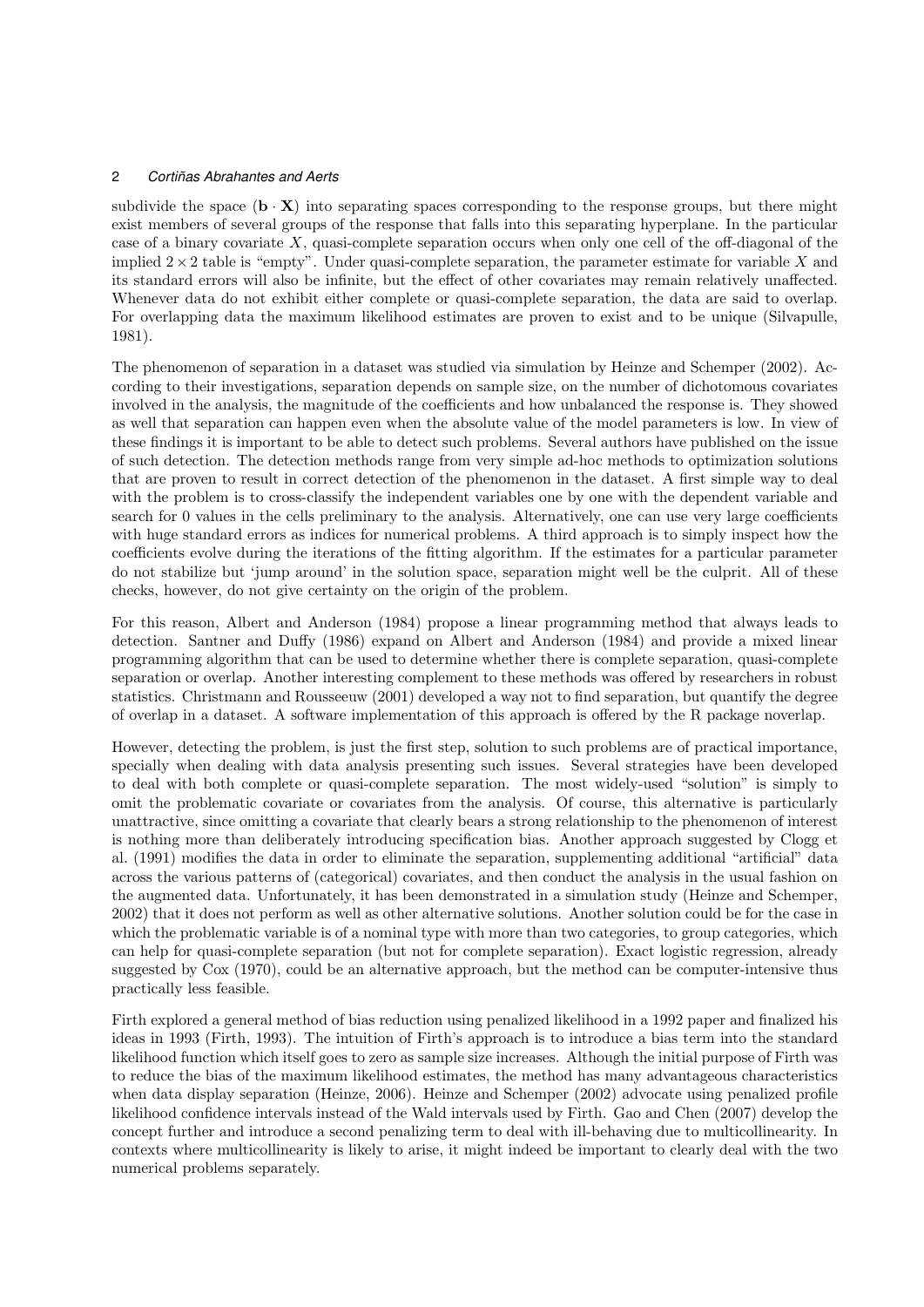Another alternative is to work in a Bayesian paradigm and use MCMC methods to fit such models, but according to Allison (2004) uninformative priors in general lead to convergence problems. And the use of informative priors might lead to results depending rather heavily on the mean and variance of the prior distribution. Thus, using Bayesian models when dealing with logistic regression models which suffers from separation issues should be done with care. In a recent paper, however, Gelman et al. (2008) develop a method that addresses this criticism. First, all nonbinary variables are scaled to have mean 0 and standard deviation 0*.*5, and then independent Student-t prior distributions are put on the coefficients. It is stated that the method always converges (even when complete separation is present), due to the use of what the authors called weakly informative priors.

The robust statistics community also contributed to the issue of finding solutions to separation, when they introduced the concept of hidden logistic regression (Rousseeuw and Christmann, 2003). These authors assume unobservable true responses and propose a maximum estimated likelihood estimator. The estimator is robust against separation and always exists. A weighted version is proposed as well to render the estimator robust against outliers.

In general several alternatives have been proposed in the past to deal with separation issues in logistic regression problems, but all, with exception of Gelman et al. (2008) have been extensively discussed in the context of independent observations. Here in this article we will propose an alternative approach when dealing with clustered binary data, in a Bayesian framework and using penalized likelihood to obtain plausible prior distributions for the regression coefficients corresponding to the covariates having separation issues. We will also compare this approach with the approach proposed by Gelman et al. (2008) in a simulation study, in terms of bias, variance and mean squared error of the estimates.

First a motivating case study is presented in Section 2. In Section 3, the model setting used throughout the paper is described. The proposed method, which combines results obtained from Firth's penalized likelihood approach with the use of appropriate priors in a Bayesian framework is described in Section 4. The simulation setting to evaluate and compare the performance of this alternative with the existing method of Gelman et al. (2008) is presented in Section 5. Section 6 present the results of case study. We close the paper with some discussion and recommendations in Section 7.

# **2. Motivating Case Study: Analysis of** *Salmonella* **Data in Pigs**

Since January 2005 blood samples of growing and fattening pigs are collected from all (fattening) pig herds in Belgium within the Aujeszky disease monitoring program and it is combined with an indirect commercial enzyme linked immunosorbent assay (ELISA, Idexx LaboratoriesR) for the detection of Salmonella-specific antibodies. Within this monitoring program, blood samples of 12 or more animals (depending on the herd size) have to be collected in each herd in Belgium every 4 months in order to determine the Aujeszky status. The presence of antibodies against Salmonella in each sample was determined by relating the optical density (OD) values to the mean positive kit control by calculating the sample to positive ratio corrected with negative background values of the kit (SP-ratio = Optical Density (ODsample - ODNeg Kit control) / (ODPos Kit control - ODNeg-kit control)). SP-ratio's are generally recorded between 0 and 4, and in general a dichotomized version is used to classify *Salmonella* infected animals(SP-ratio *>* 0*.*35). Beside SP-ratio's the final dataset contains other covariates as well (herd id number, sampling date, cleaning (if cleaning is performed after a batch is leaving the farm, before a new batch is coming), vermin (presence or absence during the stay of a batch),...). Other variables were also collected, but we will just focus on those previously mentioned to illustrate the problem and the solutions proposed. Variables cleaning and vermin were dichotomous and sampling time was considered as a continuous variable (number of days, calculated as the sampling date minus the starting date of the national Salmonella program  $(=01/01/2005)$ .

The dataset contain information from 83 herds, with a total of 4179 observations. The average number of pigs sampled per herd is around 50. We selected from the complete datasets (containing 314 herds) those herds with more than 30 observations. The selection is based on the fact that the monitoring program aims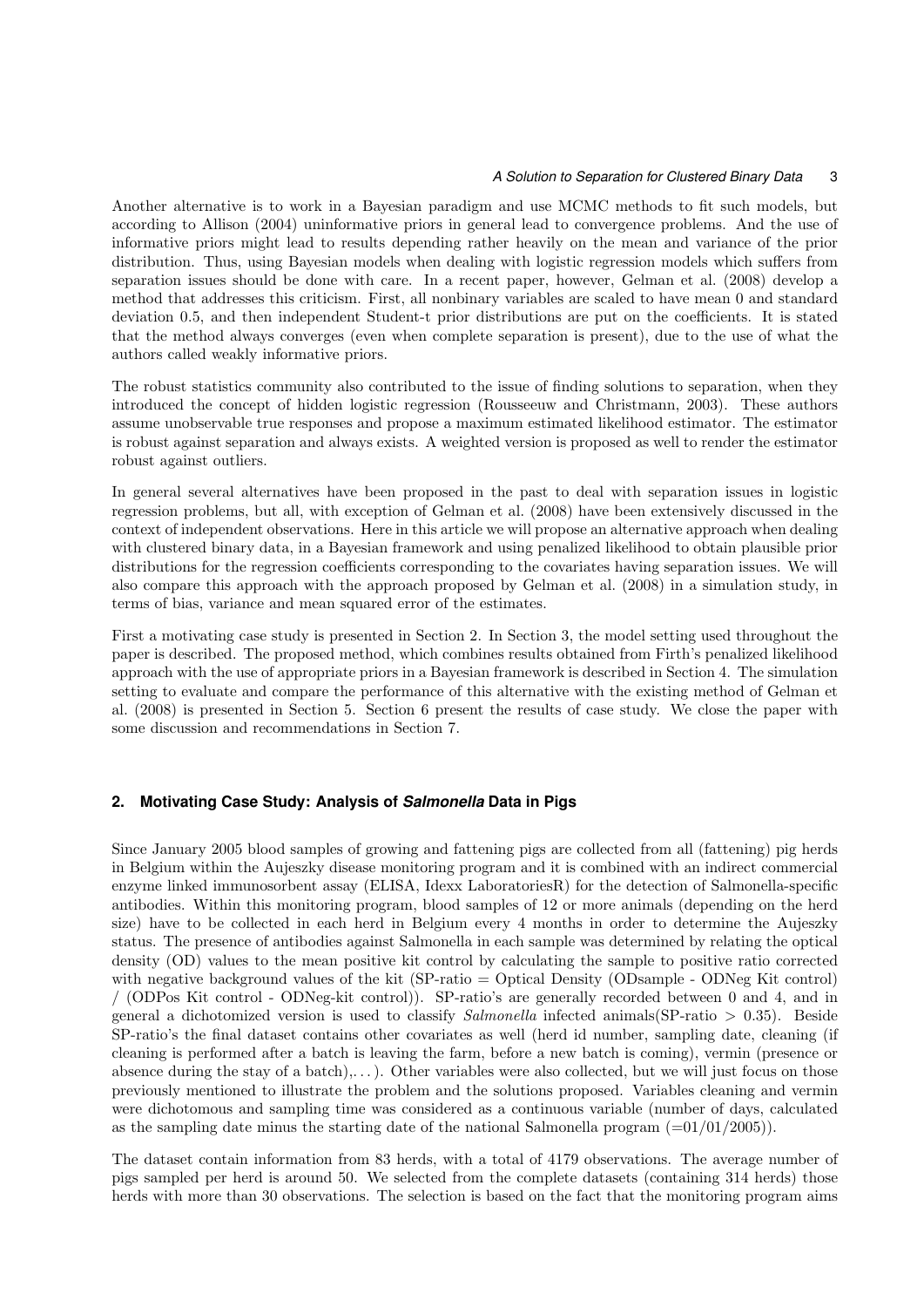**Table 1.** Contingency tables between dichotomous covariates and binary response.

| Salmonella |         | Vermin   |         | Cleaning |
|------------|---------|----------|---------|----------|
|            | Absence | Presence | Absence | Presence |
| Absence    | 187     | 3386     | 296     | 3277     |
| Presence   | 17      | 589      |         | 606      |

**Table 2.** Parameter estimates of logistic regression model (2.1) without random effects.

| Coefficients | Estimate   | Std. Error | Z value | P-value |
|--------------|------------|------------|---------|---------|
| Intercept    | $-18.2944$ | 229.8633   | $-0.08$ | 0.9366  |
| SamplingTime | $-0.0661$  | 0.0436     | $-1.52$ | 0.1296  |
| Vermin       | 0.7331     | 0.2574     | 2.85    | 0.0044  |
| Cleaning     | 15.9028    | 229.8632   | 0.07    | 0.9448  |

at identifying possible problematic pig herds, with high infestation of Salmonella. The criteria applied by the Belgian Federal Agency for the Safety of the Food Chain (FASFC) to assign a pig herd as "high risk" are: a pig herd with mean S/P-ratio (mean value calculated from maximum 12 samples per sampling) equal or higher than 0.6 during 3 consecutive samplings. It implies that only herds with at least 3 consecutive samplings will be considered in the analysis. More details on the data can be found in Bollaerts et al. (2007) and Cortiñas Abrahantes et al. (2009).

The model to be used is the following:

$$
\Pr(Y_{ij} = 1 | X_{1ij}, X_{2ij}, X_{3ij}) \equiv \pi_{ij} = \frac{1}{1 + \exp(-( \beta_0 + \beta_1 \cdot X_{1ij} + \beta_2 \cdot X_{2ij} + \beta_3 \cdot X_{3ij} + b_i)},
$$
(2.1)

where binary variables  $X_{1ij}$  and  $X_{3ij}$  represent presence or absence of 'vermin' and 'cleaning' respectively and variable  $X_{2ij}$  refers to the continuous variable 'sampling time'. The term  $b_i$  is a herd specific random intercept accounting for possible correlation at the cluster (herd) level.

The exploratory analysis of the data reveals that variable 'vermin' and 'sampling time' do not seem to suffer from separation issues. However, if we do include 'cleaning', quasi-complete separation is introduced as shown in Table 1. Note that the cross-tabulation is not provided as a definitive proof of separation, but as an exploratory tool to distinguish possible issues. Other methods such as those of Albert and Anderson (1984); Santner and Duffy (1986); Christmann and Rousseeuw (2001) could be used for this purpose. In a first stage we have fitted a logistic regression model considering the three covariates previously mentioned and ignoring intra-cluster correlation. The results are shown in Table 2. It is important to note that variable 'sampling time' was standardized in order to avoid computational issues due to scale differences between both covariates. Also here separation issues can be observed through the large values obtained for parameter estimates and standard errors.

If we use the penalized likelihood approach (see Section 3.2), Table 3 now shows much smaller parameter estimates and standard errors are very much reduced as well, providing a different interpretation of the parameters in the model (which previously indicated no significant effect of 'cleaning', for instance).

If we consider the model with a herd specific random intercept to account for intra-herd correlation (see Section 3.1; results shown in Table 4), then we also observe large standard errors for variable 'cleaning' and for the intercept (parameter estimates are comparable to the one obtained in Table 2). If inference would be based on this model, there is no significant effect of any of the covariates. It is clear that separation is preventing us from getting valid inference, thus it should be accounted for when dealing with clustered binary data. Another interesting point is the fact that standard error estimates almost doubled as compared to the results of logistic regression (assuming independence), especially for the intercept and the parameter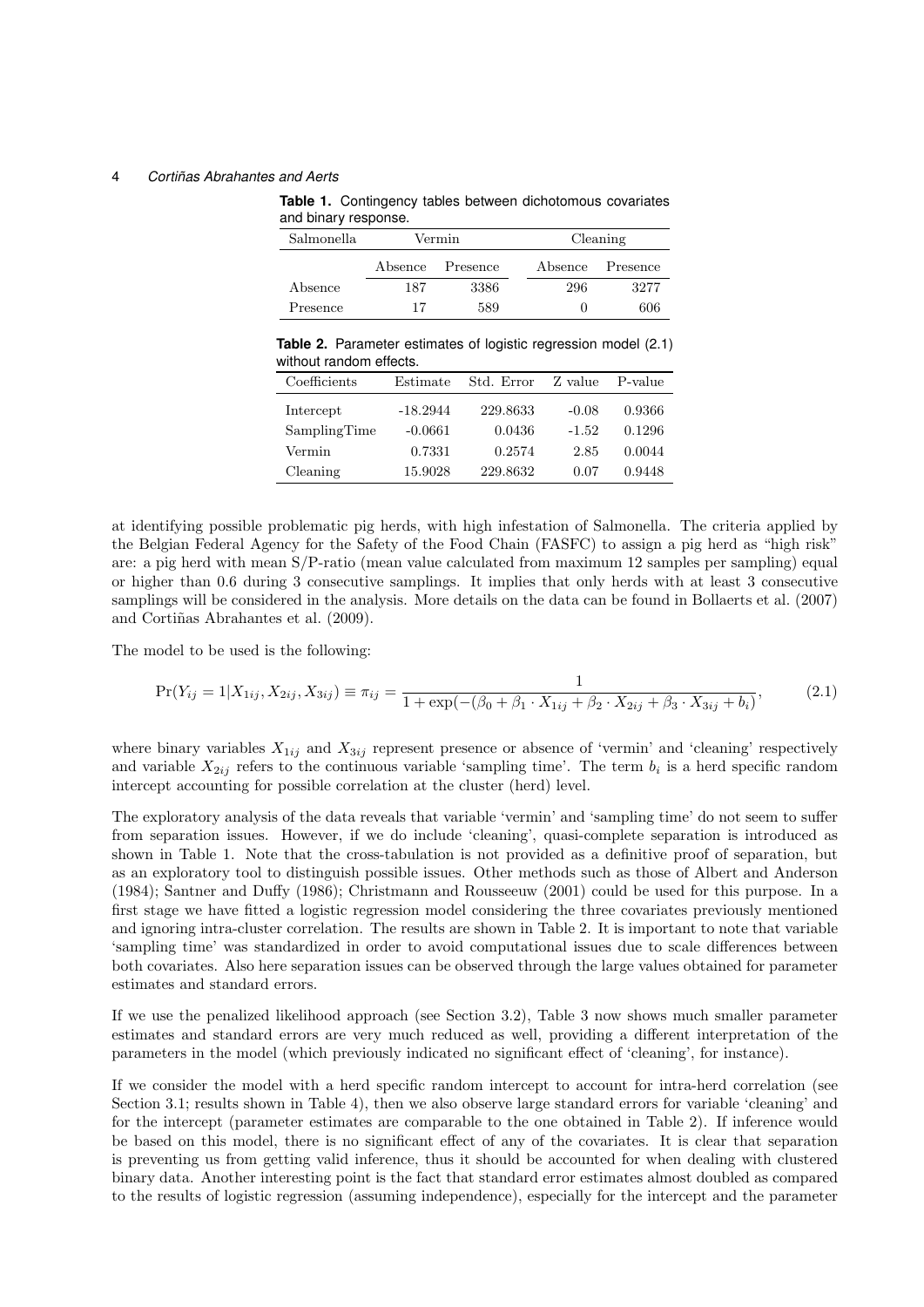| <b>Table 0.</b> Talameter commates or perialized intellitioua approach. |           |            |         |            |
|-------------------------------------------------------------------------|-----------|------------|---------|------------|
| Coefficients                                                            | Estimate  | Std. Error | Z value | P-value    |
| Intercept                                                               | $-7.0876$ | 0.8470     | $-8.37$ | 7.9e-17    |
| SamplingTime                                                            | $-0.0661$ | 0.0436     | $-1.52$ | 0.12962    |
| Vermin                                                                  | 0.7073    | 0.2546     | 2.78    | 0.00546    |
| Cleaning                                                                | 4.7232    | 0.8341     | 5.66    | $1.6e-0.8$ |

**Table 3.** Parameter estimates of penalized likelihood approach.

**Table 4.** Parameter estimates of logistic regression model (2.1) with a random intercept.

| Coefficients     | Estimate   | Std. Error | Z value  | P-value |
|------------------|------------|------------|----------|---------|
| Intercept        | $-18.5465$ | 446.4685   | $-0.042$ | 0.967   |
| SamplingTime     | $-0.0799$  | 0.0480     | $-1.665$ | 0.096   |
| Vermin           | 0.6578     | 0.8075     | 0.815    | 0.415   |
| Cleaning         | 15.6507    | 446.4678   | 0.035    | 0.972   |
| $\sigma_{b_i}^2$ | 1.9949     | 1.4124     |          |         |

associated to 'cleaning'. Standard errors are expected to become larger in case of a positive intra-cluster correlation, as in this case. In general, the impact depends on the magnitude of the variance of the random effect.

## **3. Separation and Clustered Binary Data**

This section summarizes relevant basic concepts of GLMM's (Generalized Linear Mixed Models) to model clustered binary data, Firth's penalized likelihood approach to deal with the separation issue, and it discusses the difficulties with extending Firth's methods to GLMM's, to the combined setting where separation appears while using clustered data.

## *3.1. Generalized Linear Mixed Models*

The GLMM (Breslow and Clayton, 1993; Engel and Keen, 1994; Wolfinger and O'Connell, 1993) is the most frequently used random-effects model in the context of non-Gaussian clustered or repeated data. It is a relatively straightforward extension of the generalized linear model for independent data to the context of hierarchical data on the one hand and the linear mixed model (Verbeke and Molenberghs, 2000) on the other hand. Let us first introduce some notation. Let  $\mathbf{Y} = (\mathbf{Y}_1, \dots, \mathbf{Y}_N)$  be the vector of binary responses, where the vector  $\mathbf{Y_i}$  is grouping the  $n_i$  measurements  $Y_{ij}$ ,  $\beta$  is a vector of fixed-effects parameters,  $\mathbf{X_{ij}}$  represents the covariates, and **b** is a vector of random effects associated with a vector of covariates  $\mathbf{Z}_{ij}$ , where  $i = 1, 2, \ldots, N$ refers to the different clusters, and  $j = 1, 2, \ldots, n_i$  the observations collected within each cluster. The random effects are assumed to be randomly distributed with mean **0** and variance-covariance matrix  $D = D(\theta)$ , which depends on a  $d+1$  dimensional vector of parameters  $\theta = (\theta_0, \theta_1, \dots, \theta_d)$ . Note also that a general random effects structure could be used, and as such **b<sup>i</sup>** could be representing a vector. The density function of **b<sup>i</sup>** will be denoted by  $f(\mathbf{b_i})$ . Note that we do not need to specify the nature of the distribution, meaning that no explicit assumption about the distribution of the random effects is needed. Then the logistic model can be written as follow:

$$
Pr(Y_{ij} = 1 | \mathbf{X}_{ij}) \equiv \pi_{ij} = \frac{1}{1 + \exp(-\mathbf{X}_{ij} \cdot \beta - \mathbf{Z}_{ij} \cdot \mathbf{b}_{i})}.
$$
\n(3.1)

For this particular scenario several likelihood functions exist: conditional, augmented or marginal likelihood.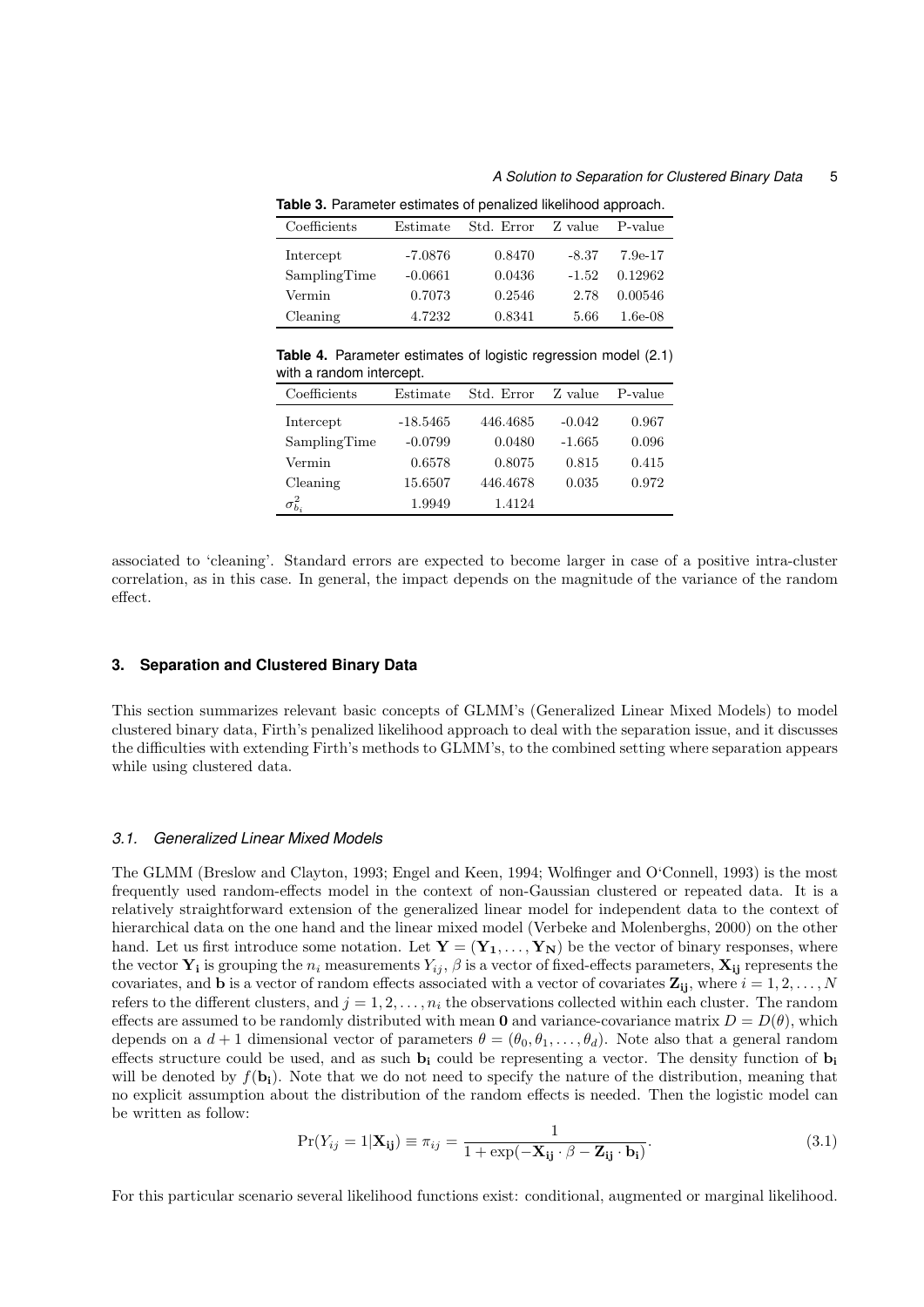The conditional log likelihood  $(l^{\mathbf{C}}(\beta, \mathbf{b}))$  is given by the expression:

$$
l^{C}(\beta, \mathbf{b}) = \sum_{i=1}^{N} \sum_{j=1}^{n_i} l^{C}_{ij}(\beta, \mathbf{b})
$$
  
= 
$$
\sum_{i=1}^{N} \sum_{j=1}^{n_i} \left\{ (Y_{ij} - 1) \cdot (\mathbf{X}_{ij} \cdot \beta + \mathbf{Z}_{ij} \cdot \mathbf{b}_{i}) - ln\left[1 + \exp(-\mathbf{X}_{ij} \cdot \beta - \mathbf{Z}_{ij} \cdot \mathbf{b}_{i})\right] \right\}.
$$
 (3.2)

The augmented log likelihood  $(l^{\mathbf{A}}(\beta, \mathbf{b}))$  then would be:

$$
l^{A}(\beta, \mathbf{b}) = \sum_{i=1}^{N} \sum_{j=1}^{n_{i}} l^{C}(\beta, \mathbf{b})_{ij} + ln f(\mathbf{b_{i}})
$$
\n
$$
= \sum_{i=1}^{N} \sum_{j=1}^{n_{i}} \left\{ (Y_{ij} - 1) \cdot (\mathbf{X_{ij}} \cdot \beta + \mathbf{Z_{ij}} \cdot \mathbf{b_{i}}) - ln \left[ 1 + \exp(-\mathbf{X_{ij}} \cdot \beta - \mathbf{Z_{ij}} \cdot \mathbf{b_{i}}) \right] + ln f(\mathbf{b_{i}}) \right\}.
$$
\n(3.3)

In general, the marginal log likelihood is then used to estimate the parameters of the model *β* and **b**, and is then calculated as:

$$
l^{\mathbf{M}}(\boldsymbol{\beta},\mathbf{b}) = \sum_{i=1}^{N} ln \int_{-\infty}^{\infty} exp \left( \sum_{j=1}^{n_i} l^{\mathbf{C}}(\boldsymbol{\beta},\mathbf{b})_{ij} + ln f(\mathbf{b_i}) \right) d\mathbf{b_i}.
$$
 (3.4)

This likelihood does not always have a closed form, as it depends on the distribution assumed for the random effects. To obtain the maximum likelihood estimates for  $\beta$  and  $\theta$  in those cases, it is necessary to use numerical integration or approximation procedures for the integral. Another drawback is that distributional assumptions of the random effects **b** are difficult to verify. Given the complexity of the problem, obtaining the score equations and information matrix is not a straightforward procedure, since integrations are taking part of the likelihood function. Fitting such models is not always a straightforward task, depending on the specific assumptions on the random effects. It is relatively straightforward to fit GLMM' with normally distributed random effects (e.g. using PROC NLMIXED in SAS).

For the analysis of the *Salmonella* data as well as for the simulations, we will take a random intercept GLMM with normally distributed random effect.

## *3.2. Firth's Penalized Likelihood Approach*

The penalized likelihood approach was proposed by Firth (1993), whose central idea was to develop a method to eliminate the small–sample bias in maximum likelihood estimation. The intuition behind his approach is to introduce a bias term into the standard likelihood function which on the one hand can be considered negligible when the sample size increases, but on the other hand eliminates the bias for small sample sizes. The result of his method is the so-called "penalized" likelihood:

$$
\mathbf{L}^{\mathbf{P}}(\beta) = \mathbf{L}(\beta) \cdot |\mathbf{I}(\beta)|^{\frac{1}{2}}.
$$
\n(3.5)

The loglikelihood then would be: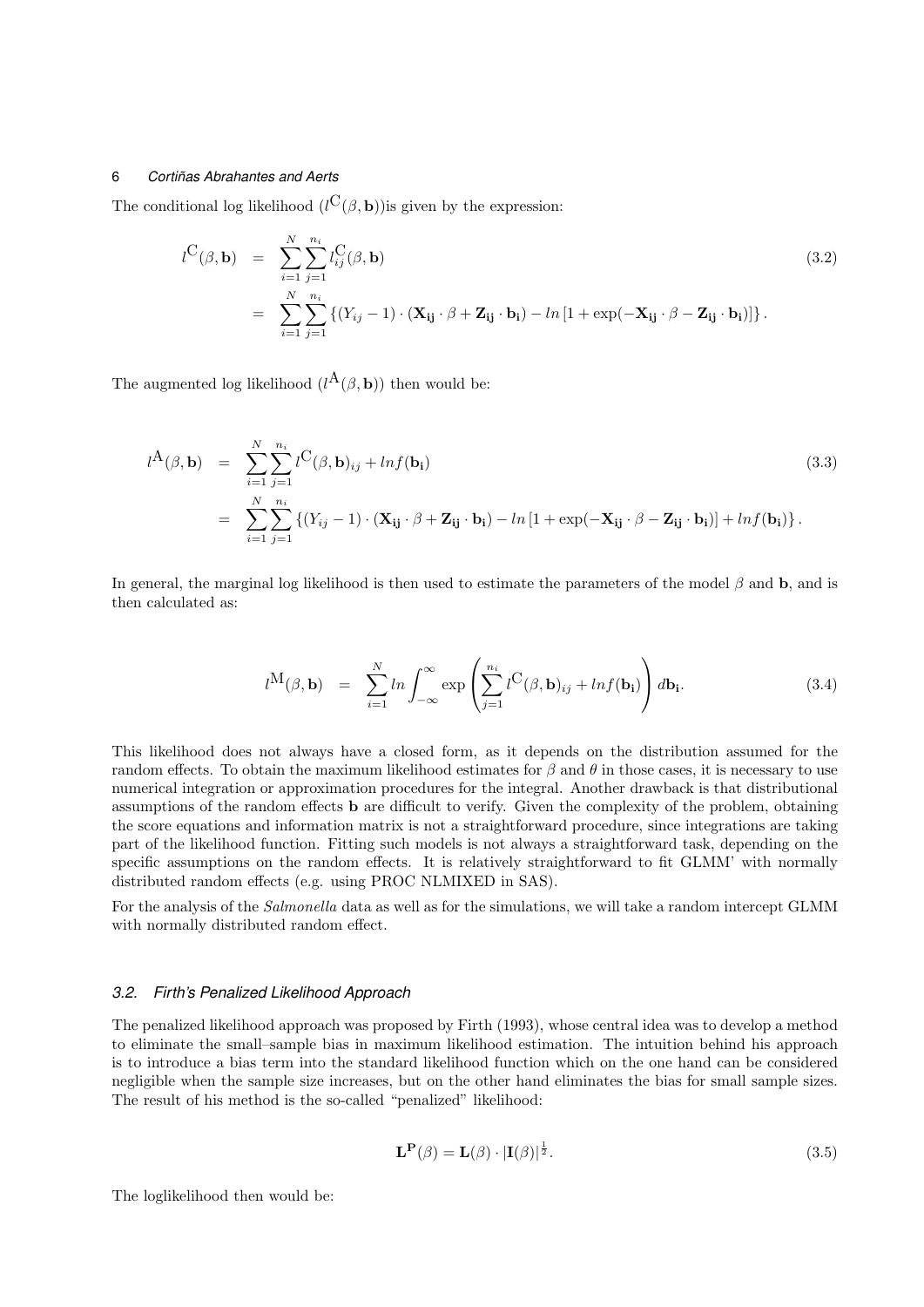$$
ln\mathbf{L}^{\mathbf{P}}(\beta) = ln\mathbf{L}(\beta) + \frac{1}{2} \cdot ln|\mathbf{I}(\beta)|,
$$
\n(3.6)

where  $\mathbf{I}(\beta)$  is the information matrix written as:

$$
\left[\mathbf{I}(\beta)\right]^{-1} = \left\{ \mathbf{E} \left[ \frac{\partial^2 ln \mathbf{L}(\beta)}{\partial \beta \partial \beta'} \right] \right\}^{-1} = \mathbf{X}' \cdot \mathbf{W} \cdot \mathbf{X} = \mathbf{X}' \cdot \text{diag} \left[ \pi_i \cdot (1 - \pi_i) \right] \cdot \mathbf{X}.
$$
 (3.7)

Firth (1993) demonstrates that this modified likelihood is asymptotically consistent, while eliminating the usual small–sample bias. Its estimates exist in situations where standard likelihood estimates do not, in particular when we face complete or quasi complete separation in binary response models. Using this penalized log-likelihood, we obtain the penalized score equations:

$$
\mathbf{U}^{\mathbf{P}}(\beta_t) = \frac{\partial \{ln\mathbf{L}(\beta) + \frac{1}{2} \cdot ln|\mathbf{I}(\beta)|\}}{\partial \beta_p}
$$
\n
$$
= \mathbf{U}(\beta_p) + \frac{1}{2} \cdot \text{trace}\left\{[\mathbf{I}(\beta)]^{-1} \cdot \frac{\partial \mathbf{I}(\beta)|}{\partial \beta_p}\right\}.
$$
\n(3.8)

Using the score equations and the information matrix (3.7), the penalized score equations for logistic regression are:

$$
\mathbf{U}^{\mathbf{P}}(\beta_p) = \sum_{i=1}^{N} \left[ Y_i - \frac{1 - h_i}{1 + \exp(-\mathbf{X_i} \cdot \beta)} + \frac{h_i}{2} \right] \cdot \mathbf{X_i} = 0,
$$
\n(3.9)

where  $h_i$  is the *i*-th diagonal element of the penalized likelihood version of the "hat" matrix  $H$ :

$$
H = \mathbf{W}^{\frac{1}{2}} \cdot \mathbf{X} \cdot \mathbf{X}' \cdot \mathbf{W} \cdot \mathbf{X} \cdot \mathbf{X}' \cdot \mathbf{W}^{\frac{1}{2}},
$$

and **W** is defined as in equation (3.7).

Estimation of *β* in (3.9) can be done using standard Newton-Raphson or quasi-Newton methods to the modified score function, and standard mechanisms can be used to obtain standard error estimates, such as the square roots of the diagonal elements of  $\left[\mathbf{I}^{\mathbf{P}}(\beta)\right]^{-1} = \left\{\mathrm{E}\left[\frac{\partial^2 ln \mathbf{L}^{\mathbf{P}}(\beta)}{\partial \beta \partial \beta'}\right]\right\}^{-1}$  $\left\{\frac{ln\mathbf{L}^{\mathbf{P}}(\beta)}{\partial\beta\partial\beta'}\right\}\right\}^{-1}.$ 

In case of a binary logit model with a single dichotomous covariate, the penalized likelihood correction has an especially simple interpretation. It basically means that we need to add 0*.*5 to each cell of the 2*×*2 table. In general, it can be seen as an approach that "splits each original observation *i* into two new observations having response values  $Y_i$  and  $1 - Y_i$  with iteratively updated weights  $1 + h_i/2$  and  $h_i/2$ , respectively" (Heinze and Schemper, 2002). However, profile likelihood confidence intervals based on penalized likelihood estimates are in general asymmetric, this is due to the fact that the estimates are close to boundary of the eligible parameter space. This means that inferences based on Wald–type statistics can be misleading. We can say that the penalized likelihood approach offers a way out to the problem of separation in logit, probit, and other binary response generalized linear models. In fact this method provides a nice alternative to either omiting important covariates from the models or applying post-hoc data manipulation for those covariates.

## *3.3. Extensing Firth's Penalized Likelihood Approach to Clustered Binary Response Data*

In fact this method could be extended to the case of clustered binary data, since it just involves correcting the likelihood by multiplying it by the squared root of the determinant of the information matrix. The issue in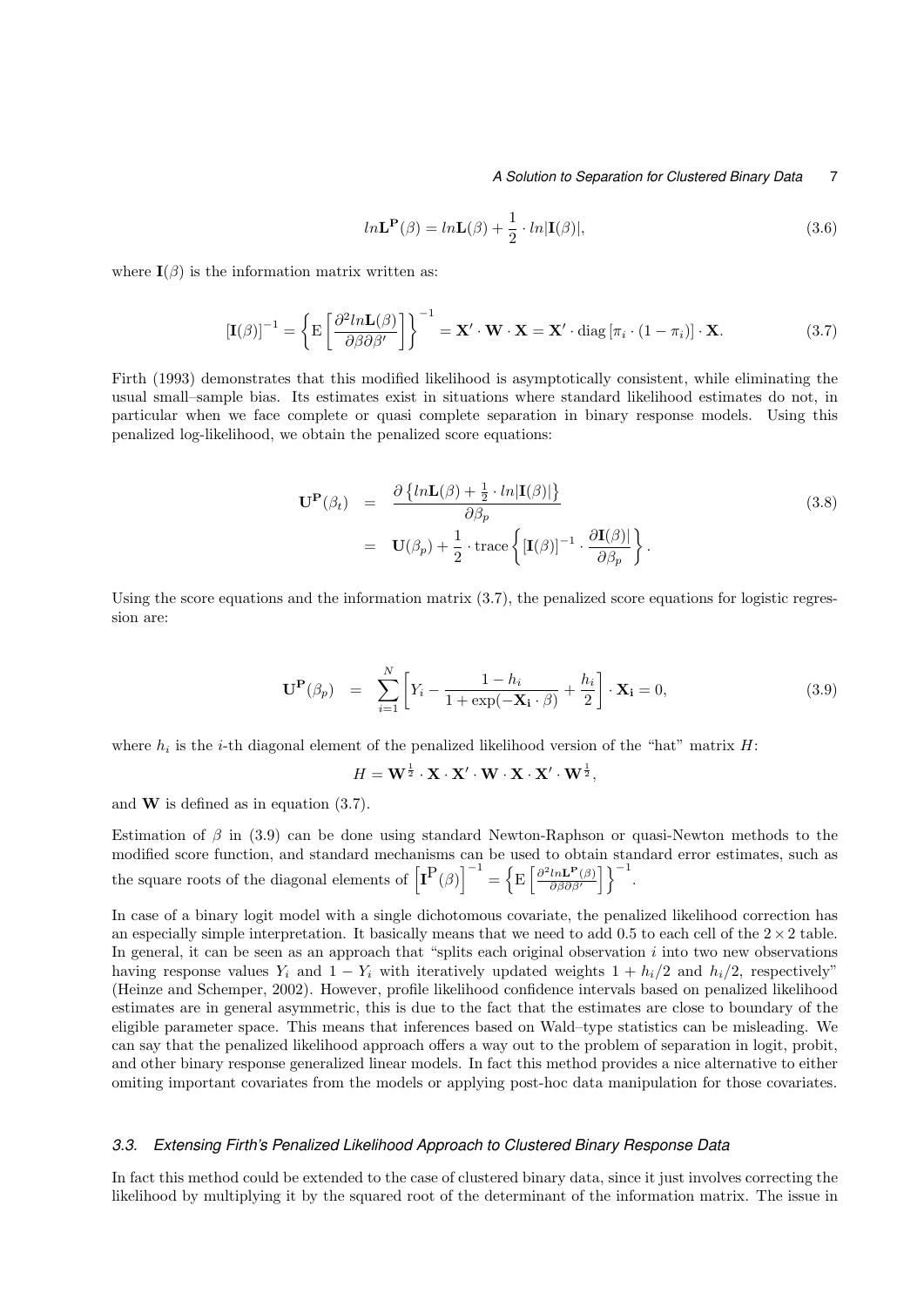the case of random effects logistic regression is that the likelihood and information matrix involve integration of the random effects, and no analytic solutions are available in this scenario. As we already discussed in Section 3.1, obtaining "ML–estimates" in this context, even when no separation problems are presented is not straightforward, thus adding this extra complication to the likelihood is going to make the maximization problem even more complicated. A possibility would be to use an approximation to the integral such as the Laplace approximation. It has been shown however that this approach could suffer from severe bias. An alternative would be to use numerical methods to maximize the penalized likelihood, but since it involves partial differentiation and integration it is neither an appealing option. Here we look for solutions using the Bayesian paradigm.

## **4. Bayesian Solutions to Separation with Clustered Binary Data**

As it was already mentioned in the introduction, the Bayesian framework offers an alternative to deal with separation issues, but informative priors or weakly informative priors are needed in order to reach convergence. In the next subsections, we briefly describe the two-step approach proposed by Gelman et al. (2008) and an alternative procedure, also consisting of two stages. The two methods only differ in the first step with the selection of the priors.

## *4.1. Gelman's Approach*

There is a vast literature covering noninformative, default, and reference prior distributions (Jeffreys, 1961; Hartigan, 1964; Bernardo, 1979; Spiegelhalter and Smith, 1982; Berger and Bernardo, 1989; Tibshirani, 1989; Ye and Berger, 1991; Berger and Bernardo, 1992a,b,c; Yang and Berger, 1994; Kass and Wasserman, 1996). Gelman et al. (2008) proposed a new prior distribution. Their approach differs from other work on the topic in the sense that they actually aim to include some prior information, with the objective to regularize the extreme inferences that are obtained using maximum likelihood or completely noninformative priors. Prior to their approach other authors have provided either fully informative prior distributions for which they used application-specific information, or noninformative priors, in general motivated by invariance principles. Their purpose was to propose what they called a weakly informative prior distribution that could be used in a wide range of applications. In previous work Gelman (2008) discussed a standardization procedure for input variables in order to directly compare and interpret parameter estimates. In their paper they proposed a two step procedure, the first step proposed by Gelman et al. (2008) consists of the standardization of the input variables, a procedure which has been previously applied to Bayesian generalized linear models by Raftery (1996). They propose that the standardization should be done as follow: in the case of binary inputs, the coding is such that they are shifted to have mean 0 and to differ by 1 in their lower and upper conditions. In other cases, inputs are shifted to have mean 0 and scaled to have a standard deviation of 0*.*5, assuring that continuous variables are on the same scale as symmetric binary inputs. The authors made a distinction between regression inputs and predictors (see Gelman (2008) for more details). Then prior distributions for the coefficients of the predictors are defined, assuming independence of the coefficients. Then they propose to use a Student-*t* prior distribution with mean 0, degrees-of-freedom *ν* and scale *s*, where *ν* and *s* are chosen in such a way that prior information constrains the coefficients to lie in a reasonable range. They argue in their paper that this prior distribution allows easy and stable computation for logistic regression. Gelman et al. (2008) discussed the use of a Cauchy prior distribution, given that it outperforms the normal, on average, due to the fact that it allows for large coefficients and at the same time performs a reasonable amount of shrinkage for coefficients near zero. They based the choice of the parameters to be used on the fact that if we consider the case of one-half of a success and one-half of a failure for a single binomial trial with probability *p*, which is just a logistic regression with only a constant term, then the likelihood is close to a *t* density function with 7 degrees of freedom  $(t_7)$  and scale 2.5 (Liu, 2004). In order to be more conservative and leaving the possibility to obtain very large values, they propose to use the Cauchy, or  $t<sub>1</sub>$ , distribution, again with a scale of 2.5. The idea is then to assign independent Cauchy prior distributions with center 0 and scale 2*.*5 to each of the coefficients in the logistic regression except the constant term, for which they propose to use a Cauchy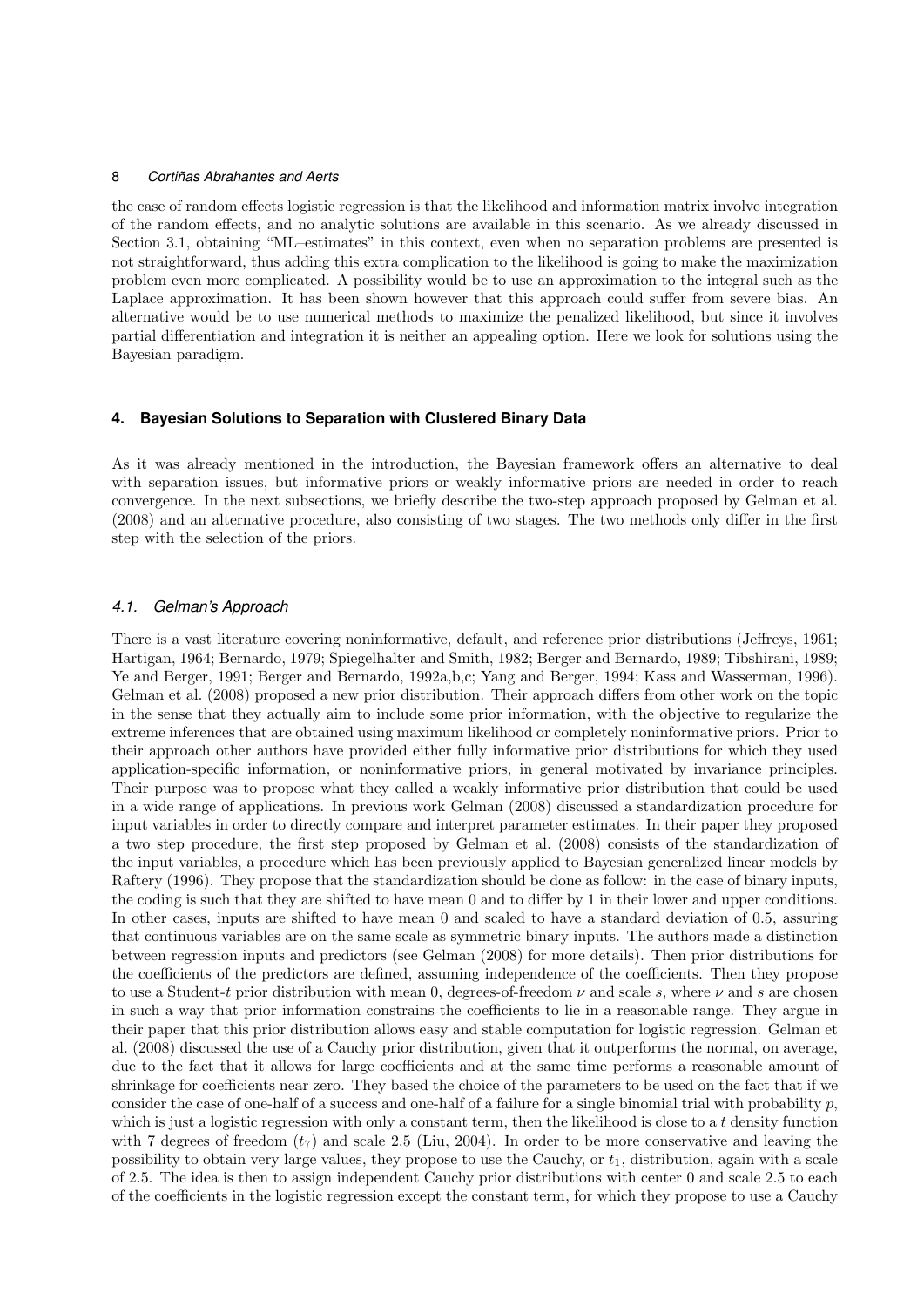with center 0 and scale 10 (implying that the success probability for an average case should be between 10*−*<sup>9</sup> and 1 *−* 10*−*<sup>9</sup> ). About the computation of such an approach the authors state that, in principle, logistic regression with these prior distributions can be computed using the Gibbs and Metropolis algorithms. In this article we will follow this path, and apply their method in a simulation exercise using Gibbs sampling methodology. This method can easily be extended to the case of clustered binary data. It merely introduces another term in the model (usually called random effect) and *t*<sup>1</sup> prior distributions with scales as mentioned before for the so called "fixed coefficients" in the model. We left the prior distribution for the variance associated to the random effect to be non-informative (we have used inverse-gamma( $\epsilon = 0.001, \epsilon = 0.001$ )). It is worth noting that in this particular setting when the recommended uniform distribution (Gelman, 2006) on a wide range, *U*(0*,* 100) is used as prior, results obtained are comparable. Gelman (2006) states that if variance of the random effect is estimated to be near zero, the resulting inferences will be sensitive to *ϵ*. But clearly in this case the variance of the random effect is not near zero, thus resulting inference are comparable for both prior distributions.

#### *4.2. A New Approach Combining Penalized Likelihood with Bayesian Methodology*

First of all, it is necessary to identify the regression inputs that could present separation issues. As it was discussed earlier in the introduction, several methods have been proposed for this purpose (Albert and Anderson, 1984; Santner and Duffy, 1986; Christmann and Rousseeuw, 2001). Next, we propose to use an alternative two stage approach: in the first stage we use Firth's penalized likelihood approach without considering the clustered nature of the data in our model, for the purpose of extracting information about the prior distributions that we should use in the second stage. In the first stage, we fit the following model:

$$
Pr(Y_{ij} = 1 | \mathbf{X}_{ij}) \equiv \pi_i = \frac{1}{1 + \exp(-\mathbf{X}_{ij} \cdot \beta)}.
$$
\n(4.1)

In order to simplify notation, we will assume that only one covariate or regression input  $X_{wij}$  is presenting separation problems. Then in the second stage, in line with the method proposed by Gelman et al. (2008), we propose to use a  $t_1$  prior distribution, centered around the estimated value  $(\hat{\beta}^p_w)$  obtained from the penalized likelihood approach for the variable in question  $(X_{wij})$  and scale equal to 2 times the estimated variance  $(2 \cdot \hat{\sigma}^2_{\hat{\beta}^p_w})$ , in order to be conservative and at the same time allowing the possibility to obtain extreme values around the center. Note that in case that more covariates present separation issues we just extract from the penalized model the estimated value of the coefficient associated to the covariates, as well as the estimated variances and follow the procedure mentioned above for each coefficient associated to the covariate in question. For the other regression inputs which do not present separation problems, we will just confine ourself to use non-informative priors (flat priors, normally distributed centered around 0 with variance equal to  $10^5$ ). This method borrows strengths from the penalized likelihood approach to deal with the fact that informative priors are needed (which allows extreme values) for the variable suffering from separation issues. Another feature of this approach, different from Gelman's approach, is that prior distributions for all other regression inputs which do not present separation problems can remain non-informative.

#### *4.3. Data Splitting*

One might raise a concern on using the data twice: to define the prior distribution as well as for fitting the model. This concern holds for Gelman's approach as well as for the new proposed approach. Gelman et al. (2008) (p. 1363) states that "a prior distribution on standardized variables depends on the data, but this is not necessarily a bad idea". A way to deal with this issue is to split the data in two parts, similar to the splitting in a training and a test set as used in for instance random forests and other so-called data mining or machine-learing techniques. We applied this data splitting as follows: prior to the two steps, a training-test setting is adopted, using in the first step the training subset of the full data, to obtain the prior distribution while in the second step the test subset is used to fit the final model. We applied a  $70\%$ -30% splitting of the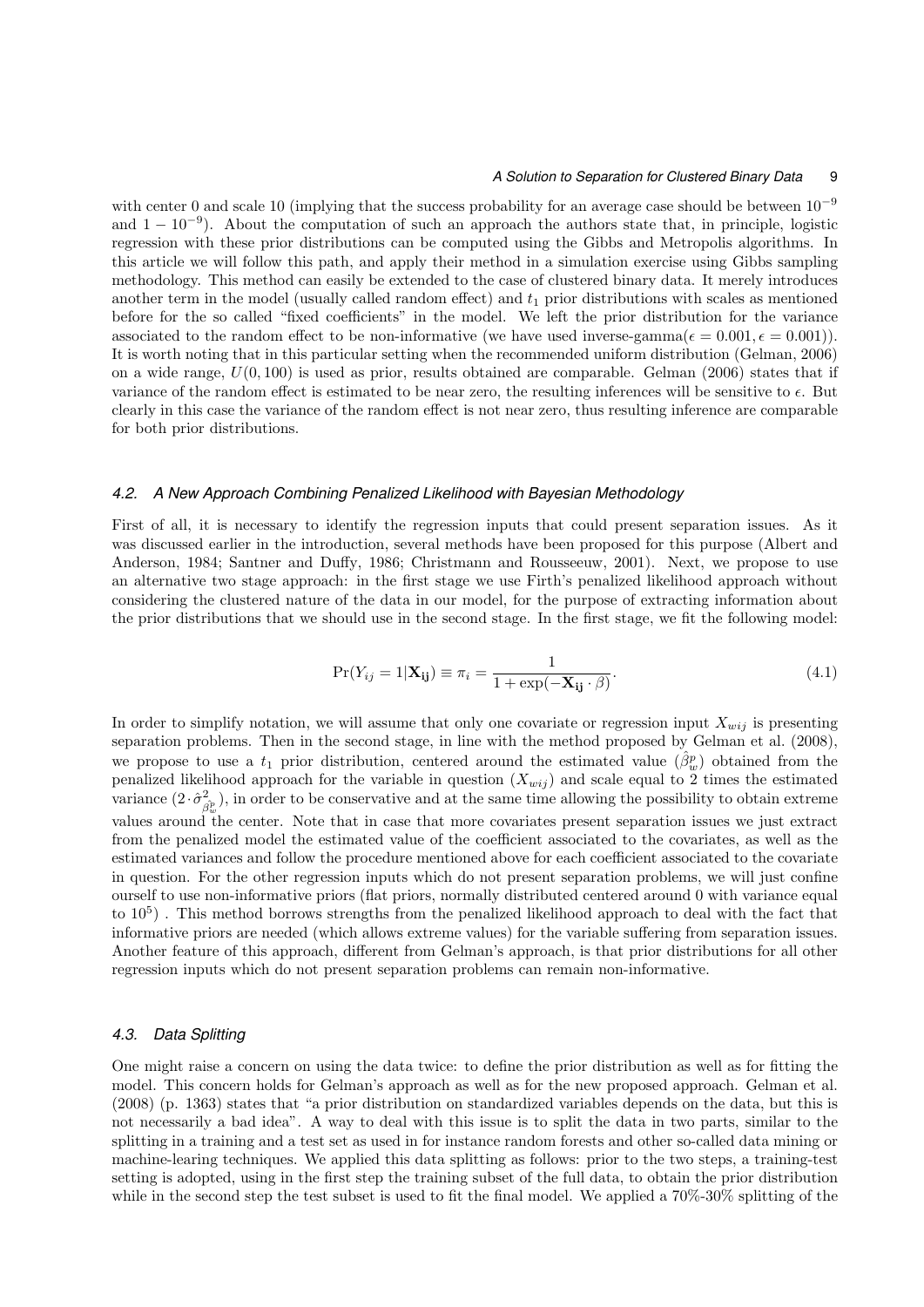sample for both stages (as commonly applied for random forests). Of course, other splitting ratios could be chosen. The use of all data for both stages as well as a 70%-30% splitting for both stages is illustrated in the analysis of *Salmonella* data in pigs (Section 6). For computational reasons, it was not feasable to fully apply the splitting procedure in the simulations (Section 5).

#### **5. Simulation Study**

Gelman's and the new approach will be applied in a simulation study and the performance of both methods will be evaluated by examining the bias, the variance and the mean squared error of all estimators. For both approaches estimates are calculated using 20000 iterations after an initial burn-in sample of 50000. The posterior inference about the model parameters is obtained from the marginal posterior distribution of each parameter. Convergence of the chains was assessed using the Gelman-Rubin convergence statistic, as modified by Brooks and Gelman (1998) as well as Geweke's test (Geweke, 1992), which compares the first part of each chain (after burn-in) to the last part of the chain.

## *5.1. Simulation Setting*

In our simulation study we generate a binary response  $y_{ij}$ , where *i* is representing the cluster (*N* in total) and *j* the observation within the cluster  $(n_i)$ . The probability of success for  $y_{ij}$  depends on 3 covariates  $(X_{1ij}, X_{2ij} \text{ and } X_{3ij})$  and on a cluster specific effect  $(b_i)$  as follow:

$$
\Pr(Y_{ij} = 1 | X_{1ij}, X_{2ij}, X_{3ij}) \equiv \pi_{ij} = \frac{1}{1 + \exp(-( \beta_0 + \beta_1 \cdot X_{1ij} + \beta_2 \cdot X_{2ij} + \beta_3 \cdot X_{3ij} + b_i)}.
$$
(5.1)

We have considered two binary covariates  $(X_{1ij}$  and  $X_{3ij}$ ) and a continuous covariate  $X_{2ij}$ , normally distributed with mean equal to 1 and variance 2.

One of the binary covariates equally divide our data at hand  $(X_{1ij})$ , while the other covariate  $(X_{3ij})$  is separating the data into 70% in one of the categories and 30 % into the other one. The values of the parameters used in our simulations are  $\beta_0 = -1$ ,  $\beta_1 = 15$ ,  $\beta_2 = -1$  and  $\beta_3 = -1$ , inducing a separation problem for regression input  $X_{1ij}$ . The cluster specific effects were considered normally distributed with mean 0 and variance  $\sigma_{\underline{b}}^2$ . Several scenarios were considered, with varying values for the variance of the cluster specific effect ( $\sigma_b^2 = 0.1$ , 0.5 and 1); and varying values for the number of clusters ( $N = 5$ , 20 and 100). The number of observations within a cluster (*ni*) was considered constant and equal to 100. We then generate 100 samples of size 500, 2000 or 10000 depending on the scenario. In the simulation exercise we did not split the data, but rather used the average of the estimated values and the estimated standard errors obtained from the penalized models for each simulated data without considering clustering in order to obtain a plausible prior distribution for the regression input presenting separation issues. This prior distribution is then used throughout all simulation runs. As the new two-stage procedure requires iterative fitting at both stages (Firth's logistic regression at stage 1 and GLMM at stage 2), it was not considered feasible to split the data in each run throughout all simulation scenarios.

#### *5.2. Simulation Results*

The results obtained for each scenario are displayed in Table 5 and 6. It can be seen that for the smaller number of clusters, a smaller bias (defined as the difference between true and estimated value) is obtained by Gelman's approach for the parameter associated to the variable presenting the separation issue, while for the variance of the random effects, rather the opposite is observed. It can also be noted that in the case that the number of clusters is large  $(N = 100)$ , the two stage approach generally shows a smaller bias. In general, the variability of the estimates is smaller for the two stage approach, even for parameters  $\beta_0$ ,  $\beta_2$  and  $\beta_3$  for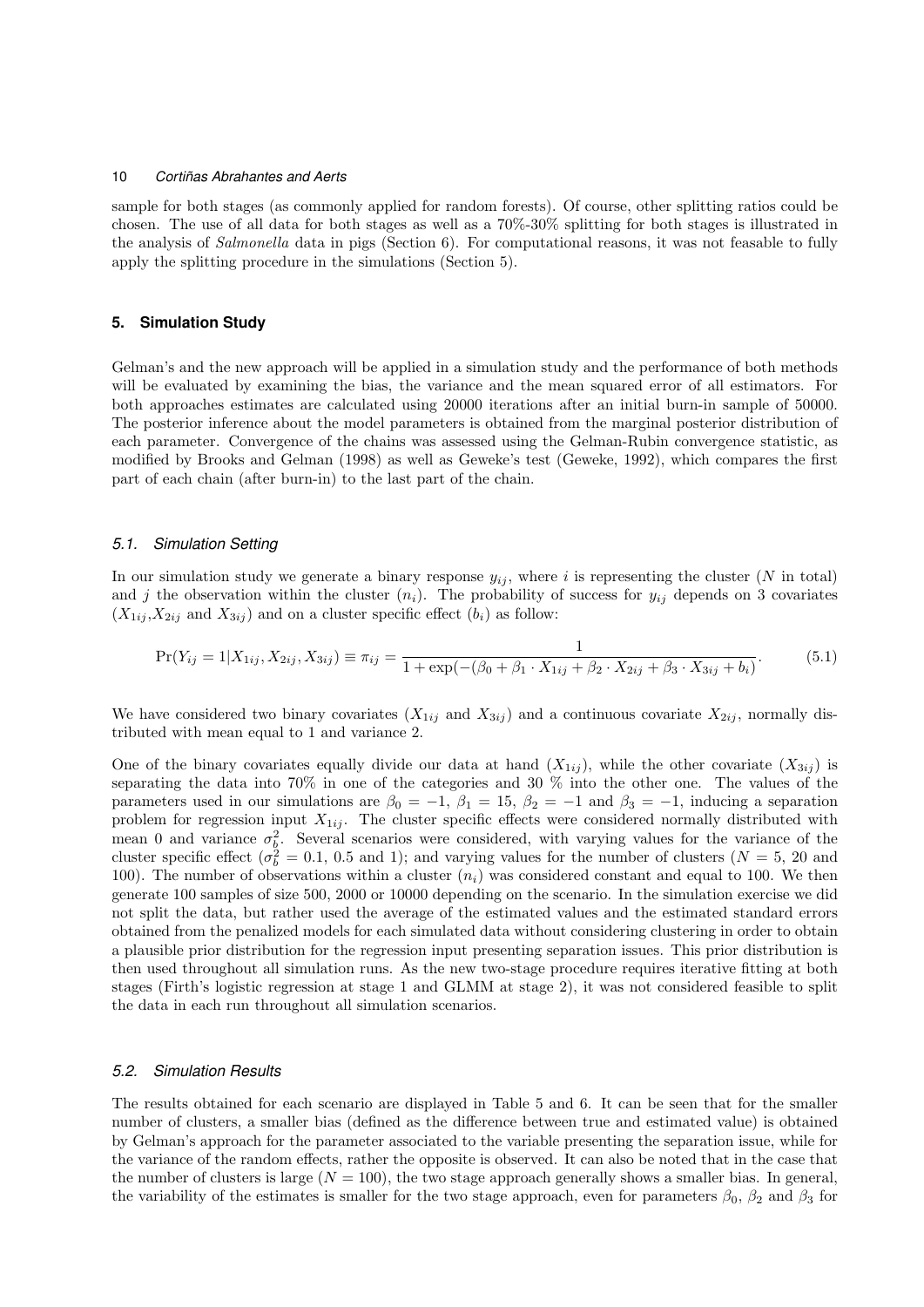which we specify a totally non-informative prior, while Gelman's approach uses a weakly informative prior. This can be clearly seen in Figure 1 in which we have plotted the average over the 100 runs for each setting, together with the median and the credible intervals for each approach, for the setting in which the variance of the random effect is largest. For other settings results are similar and therefore not shown. It can also be highlighted that if *N* increases, then both approaches tend to provide very similar results, in terms of bias as well as variance.

It is also worth mentioning that posterior distributions for parameter with separation are skewed (figure not shown), thus Wald type of statistics might provide misleading inference. This can also be observed from the lower and upper percentiles displayed in Table 5 and 6.

If we compare the two approaches in term of mean squared error (bias squared plus variance) (Table 7), the two stage approach is performing better than the approach proposed by Gelman when we focus on  $\beta_0$ ,  $\beta_1$ and  $\sigma^2$ . For the other parameters Gelman's approach produces somewhat smaller but still very comparable mean squared errors.

We also compared coverage probabilities for  $95\%$  credible intervals for both approaches (see Table 7), and it can be seen that for the scenario in which  $N = 5$  the two approaches show undercoverage for parameter  $\beta_2$ , with Gelman's approach being more affected, while the rest of the parameters present comparable results. For the scenario with  $N = 20$ , coverages are around 95% for the new stage approach except for  $\sigma^2$  (around 90%) when the variance of the cluster specific effect equals 0*.*5. For Gelman's approach, the coverage is around 90% not only for  $\sigma^2$ , but also for  $\beta_0$  when  $\sigma^2 = 0.1$ . For the scenario with  $N = 100$ , we see that the  $β_1$  and  $β_3$  coverage values are affected for both approaches, being 83% for the scenario in which  $σ^2 = 1$ .

Another way of evaluating the methods is by examining the length of the credible intervals for all 100 simulated data. Figure 2 displays the average length from the 100 simulated datasets for the scenario in which we consider the largest variability for the random effects, together with 2.5 and 97.5 percentiles from the 100 credible interval lengths within this scenario. For other scenarios similar conclusions could be drawn (figures not shown). It is clear that in general Gelman's approach produced wider intervals than the new two stage approach, specially for parameter *β*<sup>1</sup> (coefficient associated to the regression input presenting separation issues), and this is probably due to heavier tails for the weakly informative prior proposed by Gelman, thus allowing for more extreme values. It is also consistent with the higher standard deviations and higher MSE values for Gelman's approach. However, for the other parameters in general if *N* increases, they tend to be of the same magnitude.

In order to illustrate how convergence was evaluated, we will present some of the plots for one of the scenarios considered (referred to as Scenario A), in particular the scenario in which  $N = 5$ ,  $n<sub>i</sub> = 100$  and with variance of the cluster specific random intercept  $(\sigma_b^2)$  is equal to 1. In Figure 3, plots proposed by Brooks and Gelman (1998) are shown for each of the parameters in model 5.1. It can be seen that convergence is reached, since the 97*.*5 quantile is very close to the value 1, which indicates no convergence problem. We have also used the plots proposed by Geweke (1992) (results not shown) to evaluate convergence for all five parameter in the model. Also here, the Z-scores are within allowable ranges, and the diagnostics do not detect any problems with lack of convergence of the posterior samples. Also autocorrelations were visually inspected and the graph for all parameters (figures not shown) shows that the lag autocorrelation values decreases to values close to zero very quickly. In order to get an overall evaluation of the 100 simulated data for Scenario A, we depicted a histogram based on the 97*.*5 quantile values for each parameter obtained for the 100 simulated data (figure not shown). From this also we can see that most of the upper quantile values are around 1, in particular for  $\beta_2$  and  $\beta_3$ , and a somewhat wider range for the other 3 parameters, but even for them, upper quantiles are below 1*.*3, with around 90 % of the values below 1*.*1. This illustrates that convergence was reached and good mixing was observed.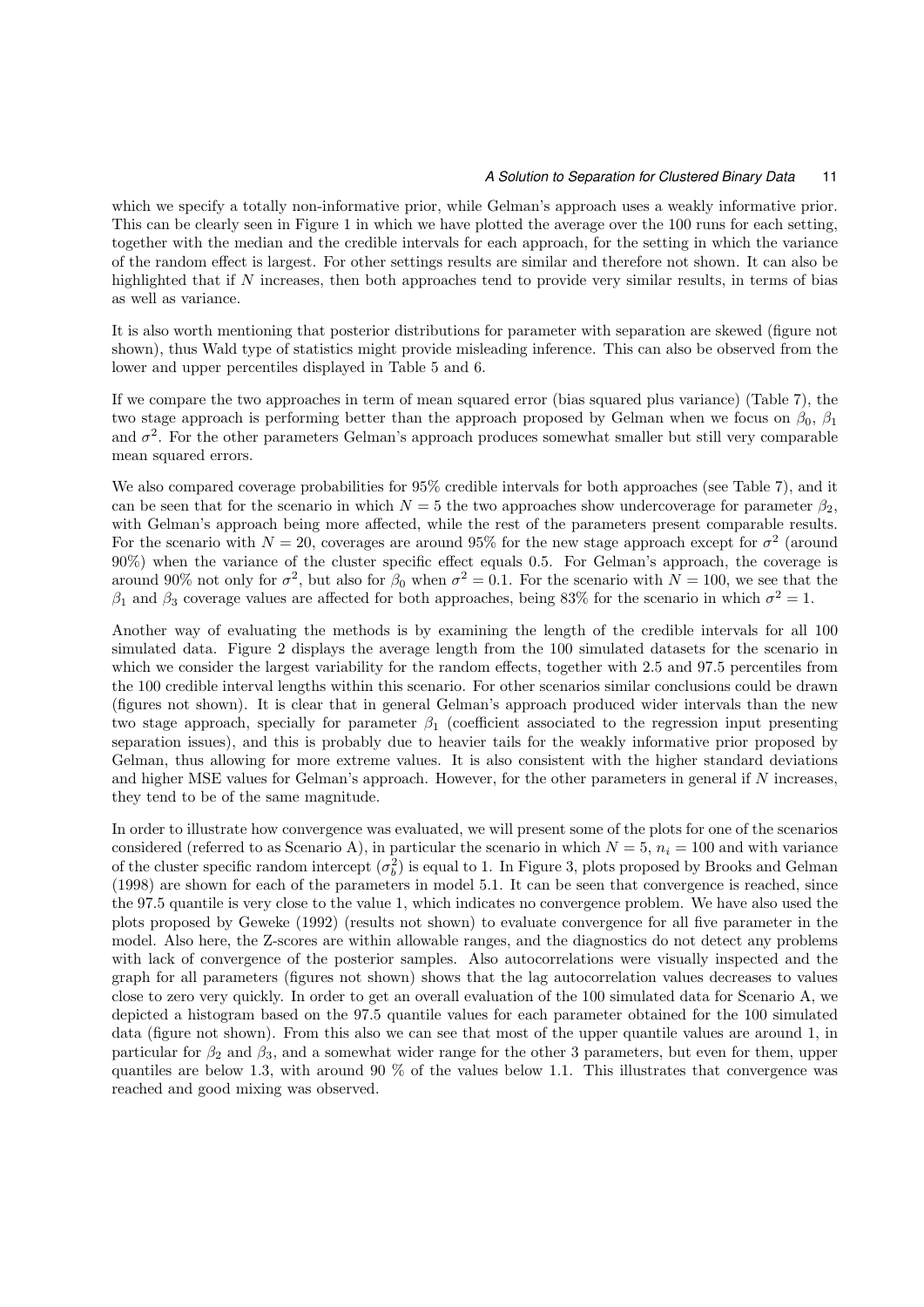| Table 5. Simulated Data for the different scenarios. Results obtained for the new two stage approach. Average of mean, median, standard deviation (StDev), 2.5<br>and 97.5 percentiles of the posterior distribution |               |                 |                         |                       |                    | over the 100 simulated datasets. True values are $\beta_0 =$ |                      |                                                 |                 | $-1,\,\beta_1=15,\,\beta_2$                     | $\parallel$         | $-1$ and $\beta_3 =$ | $\overline{1}$                          |                 |                    |
|----------------------------------------------------------------------------------------------------------------------------------------------------------------------------------------------------------------------|---------------|-----------------|-------------------------|-----------------------|--------------------|--------------------------------------------------------------|----------------------|-------------------------------------------------|-----------------|-------------------------------------------------|---------------------|----------------------|-----------------------------------------|-----------------|--------------------|
|                                                                                                                                                                                                                      |               |                 |                         |                       |                    |                                                              |                      | Setting when number of cluster is               |                 | ນລັ<br>$\vert\vert$<br>$\frac{2}{5}$            |                     |                      |                                         |                 |                    |
|                                                                                                                                                                                                                      |               |                 | $= 0.1$<br>$\sigma_b^2$ |                       |                    |                                                              |                      | 0.5<br>$\overline{\mathcal{H}}$<br>$\sigma_b^2$ |                 |                                                 |                     |                      | $\overline{\mathbf{I}}$<br>$\sigma_b^2$ |                 |                    |
|                                                                                                                                                                                                                      | Â             | $\hat{\beta}_1$ | $\beta_2$               | $\hat{\beta_3}$       | $\hat{\sigma}^2_b$ | $\hat{\beta}$                                                | $\hat{\mathfrak{G}}$ | Â,                                              | $\hat{\beta_3}$ | $\hat{\sigma}^2_b$                              | $\hat{\mathscr{B}}$ | $\hat{\beta}$        | $\hat{\beta_2}$                         | $\hat{\beta_3}$ | $\hat{\sigma}^2_b$ |
| Mean                                                                                                                                                                                                                 | $-1.058$      | 12.748          | $-1.077$                | 1.074<br>ť            | 0.486              | $-1.034$                                                     | 12.607               | $-1.060$                                        | $-1.034$        | 1.239                                           | $-0.999$            | 2.571                | $-1.042$                                | $-1.035$        | 2.197              |
| StDev                                                                                                                                                                                                                | 0.470         | 3.574           | 0.204                   | 0.479                 | 1.198              | 0.592                                                        | 3.374                | 0.201                                           | 0.473           | 2.883                                           | 0.711               | 3.373                | 0.200                                   | 0.472           | 4.638              |
| Percentile 2.5                                                                                                                                                                                                       | $-2.016$      | 9.145           | $-1.493$                | $-2.017$              | 0.012              | $-2.299$                                                     | 9.050                | $-1.474$                                        | $-1.965$        | 0.063                                           | $-2.482$            | 9.017                | $-1.452$                                | $-1.966$        | 0.176              |
| Median                                                                                                                                                                                                               | $-1.042$      | 12.068          | $-1.071$                | $-1.073$              | 0.200              | $-1.013$                                                     | 11.930               | $-1.053$                                        | $-1.033$        | 0.570                                           | $-0.980$            | 11.886               | $-1.035$                                | $-1.033$        | 1.139              |
| Percentile 97.5                                                                                                                                                                                                      | $-0.173$      | 20.355          | $-0.700$                | $-0.136$              | 2.686              | 0.062                                                        | 20.299               | $-0.688$                                        | $-0.103$        | 6.739                                           | 0.394               | 20.295               | $-0.672$                                | $-0.112$        | 10.633             |
|                                                                                                                                                                                                                      |               |                 |                         |                       |                    | Setting when number of cluster is 20                         |                      |                                                 |                 | $\widehat{20}$<br>$\lvert \rvert$<br>$\lesssim$ |                     |                      |                                         |                 |                    |
|                                                                                                                                                                                                                      |               |                 | $\sigma_b^2=0.1$        |                       |                    |                                                              |                      | $= 0.5$<br>$\sigma_b^2$                         |                 |                                                 |                     |                      | $\overline{\mathbb{I}}$<br>$\sigma_b^2$ |                 |                    |
|                                                                                                                                                                                                                      | $\hat{\beta}$ | $\hat{\beta_1}$ | $\beta_2$               | $\hat{\beta_3}$       | $\hat{\sigma}^2_b$ | $\hat{\beta}$                                                | $\hat{\beta}$        | $\hat{\beta_2}$                                 | Â               | $\hat{\sigma}^2_b$                              | $\hat{\beta_0}$     | $\hat{\beta}$        | $\hat{\beta_2}$                         | $\hat{\beta_3}$ | $\hat{\sigma}^2_b$ |
| Mean                                                                                                                                                                                                                 | $-1.002$      | 13.722          | $-1.014$                | $-1.023$              | 0.138              | $-0.985$                                                     | 13.678               | $-1.013$                                        | $-1.014$        | 0.572                                           | $-0.987$            | 13.673               | $-1.007$                                | $-1.008$        | 1.165              |
| StDev                                                                                                                                                                                                                | 0.191         | 3.066           | 760.0                   | 0.228                 | 0.122              | 0.242                                                        | 3.140                | 0.098                                           | 0.228           | 0.325                                           | 0.298               | 3.170                | <b>L60:0</b>                            | 0.228           | 0.569              |
| Percentile 2.5                                                                                                                                                                                                       | $-1.384$      | 10.387          | $-1.211$                | .473                  | 0.014              | $-1.473$                                                     | 10.411               | $-1.210$                                        | $-1.463$        | 0.163                                           | $-1.587$            | 10.446               | $-1.203$                                | $-1.458$        | 0.437              |
| Median                                                                                                                                                                                                               | $-0.999$      | 13.125          | $-1.012$                | 1.022                 | 0.104              | $-0.981$                                                     | 13.042               | $-1.011$                                        | $-1.013$        | 0.502                                           | $-0.981$            | 13.018               | $-1.005$                                | $-1.006$        | 1.045              |
| Percentile 97.5                                                                                                                                                                                                      | $-0.632$      | 20.667          | $-0.83$                 | $-0.579$              | 0.459              | $-0.519$                                                     | 20.756               | $-0.827$                                        | $-0.570$        | 1.397                                           | $-0.411$            | 20.827               | $-0.822$                                | $-0.564$        | 2.599              |
|                                                                                                                                                                                                                      |               |                 |                         |                       |                    | Setting when number of cluster is 100                        |                      |                                                 |                 | 100)<br>$\mid \mid$<br>$\lesssim$               |                     |                      |                                         |                 |                    |
|                                                                                                                                                                                                                      |               |                 | $\sigma_b^2=0.1$        |                       |                    |                                                              |                      | $= 0.5$<br>$\sigma_b^2$                         |                 |                                                 |                     |                      | $\left  {}\right $<br>$\sigma_b^2$      |                 |                    |
|                                                                                                                                                                                                                      | Â             | $\hat{\beta}_1$ | $\hat{\beta_2}$         | $\hat{\beta_3}$       | $\hat{\sigma}^2_b$ | $\hat{\beta_0}$                                              | $\hat{\mathfrak{G}}$ | $\hat{\beta_2}$                                 | Â               | $\hat{\sigma}^2_b$                              | $\hat{\beta_0}$     | Â                    | $\hat{\beta_2}$                         | Â3              | $\hat{\sigma}^2_b$ |
| Mean                                                                                                                                                                                                                 | $-0.988$      | 15.129          | $-1.004$                | 1.012<br>$\mathbf{I}$ | 0.094              | $-0.987$                                                     | 5.143                | $-1.005$                                        | $-1.007$        | 0.498                                           | $-0.992$            | 5.084                | $-1.003$                                | $-1.001$        | 1.022              |
| StDev                                                                                                                                                                                                                | 0.083         | 2.904           | 0.044                   | 0.101                 | 0.047              | 0.105                                                        | 2.937                | 0.044                                           | 0.101           | 0.116                                           | 0.129               | 2.733                | 0.043                                   | 0.101           | 0.203              |
| Percentile 2.5                                                                                                                                                                                                       | $-1.151$      | 11.916          | $-1.090$                | <b>210</b>            | 0.023              | $-1.196$                                                     | 12.001               | $-1.091$                                        | $-1.205$        | 0.307                                           | $-1.248$            | 12.086               | $-1.089$                                | $-1.199$        | 0.685              |
| Median                                                                                                                                                                                                               | $-0.98$ ?     | 14.551          | $-1.003$                | 1.012                 | 0.088              | 0.986                                                        | 14.53                | $-1.004$                                        | $-1.006$        | 0.486                                           | $-0.991$            | 14.469               | $-1.003$                                | $-1.001$        | 1.002              |
| Percentile 97.5                                                                                                                                                                                                      | $-0.828$      | 21.834          | $-0.919$                | $-0.814$              | 0.204              | $-0.783$                                                     | 21.988               | $-0.920$                                        | $-0.809$        | 0.759                                           | $-0.743$            | 21.879               | $-0.919$                                | $-0.804$        | $1.476\,$          |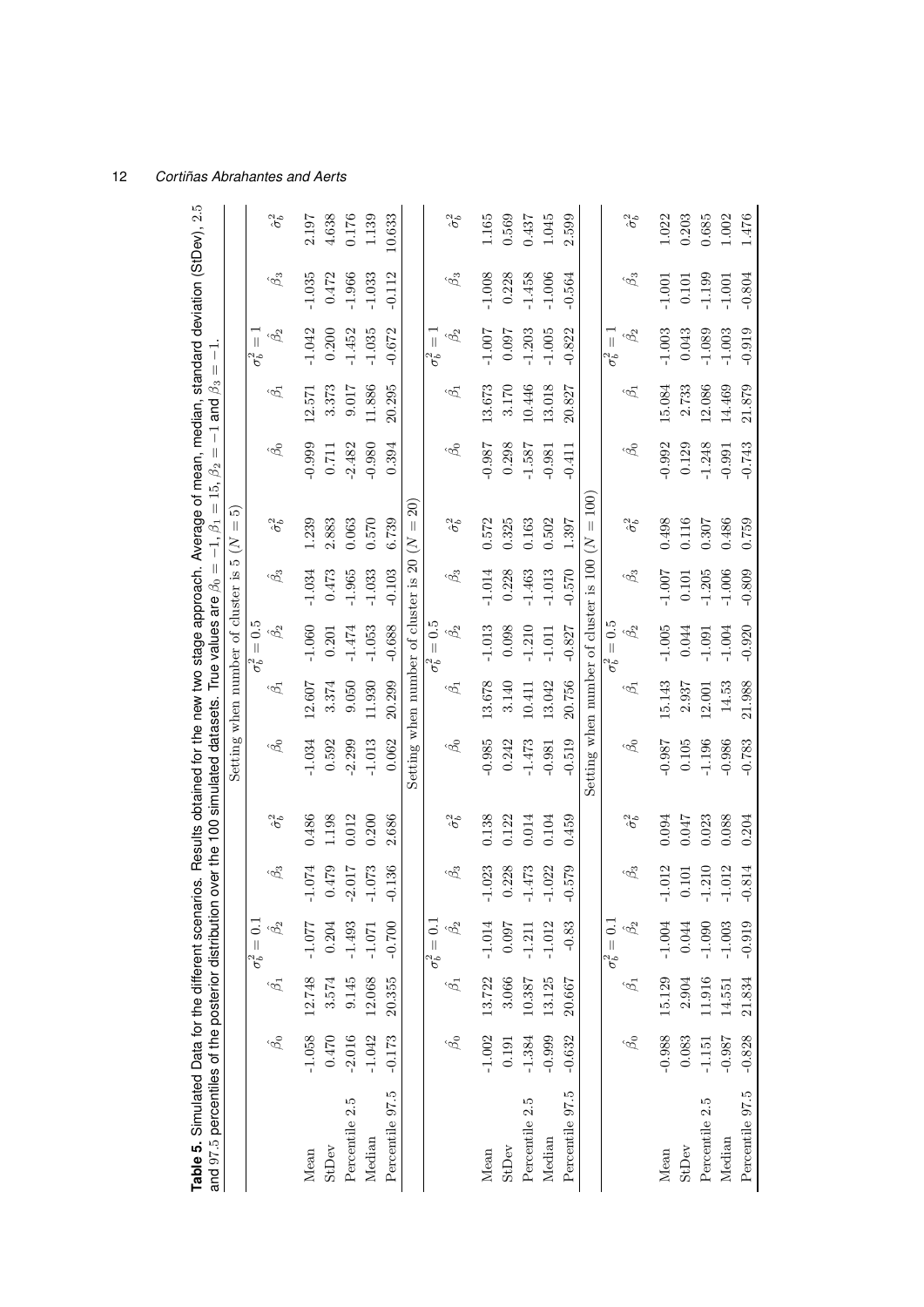| Table 6. Simulated Data for the different scenarios. Results obtained for Gelman's approach. Average of mean, median, standard deviation (StDev), 2.5 and 97.5<br>percentiles of the posterior distribution over the 1 |                 |                 |                                |                 |                    | 00 simulated datasets. True values are $\beta_0 =$    |                                        |                              | $-1, \beta_1 = 15, \beta_2$ | $\mid \mid$                                  | $\beta_3$<br>$-1$ and | T<br>$\begin{array}{c} \hline \end{array}$ |                                    |                 |                    |
|------------------------------------------------------------------------------------------------------------------------------------------------------------------------------------------------------------------------|-----------------|-----------------|--------------------------------|-----------------|--------------------|-------------------------------------------------------|----------------------------------------|------------------------------|-----------------------------|----------------------------------------------|-----------------------|--------------------------------------------|------------------------------------|-----------------|--------------------|
|                                                                                                                                                                                                                        |                 |                 |                                |                 |                    |                                                       | Setting when number of cluster is 5 (N |                              |                             | ່ມລ<br>$\vert\vert$                          |                       |                                            |                                    |                 |                    |
|                                                                                                                                                                                                                        |                 |                 | $\overline{C}$<br>$\sigma_b^2$ |                 |                    |                                                       |                                        | $\ddot{0}$<br>$\sigma_b^2 =$ |                             |                                              |                       |                                            | $\left  {}\right $<br>$\sigma_b^2$ |                 |                    |
|                                                                                                                                                                                                                        | $\hat{\beta}_0$ | $\hat{\beta_1}$ | $\hat{\beta}_2$                | $\hat{\beta_3}$ | $\hat{\sigma}^2_b$ | $\hat{\beta_0}$                                       | $\hat{\beta_1}$                        | $\hat{\beta}_2$              | $\hat{\beta_3}$             | $\hat{\sigma}^2_b$                           | $\hat{\beta_0}$       | $\hat{\beta_1}$                            | $\hat{\beta_2}$                    | $\hat{\beta_3}$ | $\hat{\sigma}^2_b$ |
| Mean                                                                                                                                                                                                                   | $-1.141$        | 13.596          | $-1.027$                       | .958<br>F       | 0.551              | $-1.171$                                              | 13.349                                 | $-1.017$                     | 0.925                       | 1.343                                        | $-1.199$              | 13.547                                     | $-1.001$                           | $-0.931$        | 2.471              |
| StDev                                                                                                                                                                                                                  | 0.489           | 4.675           | 0.206                          | 0.458           | 1.655              | 0.625                                                 | 4.139                                  | 0.205                        | 0.455                       | 3.316                                        | 0.762                 | 4.56                                       | 0.203                              | 0.452           | 5.230              |
| Percentile 2.5                                                                                                                                                                                                         | $-2.176$        | 8.435           | $-1.454$                       | .871<br>루       | 0.013              | $-2.582$                                              | 8.427                                  | $-1.438$                     | $-1.829$                    | 0.065                                        | $-2.932$              | 8.463                                      | $-1.421$                           | $-1.833$        | 0.182              |
| Median                                                                                                                                                                                                                 | $-1.117$        | 12.106          | $-1.019$                       | .952<br>Y       | 0.206              | $-1.123$                                              | 12.187                                 | $-1.009$                     | $-0.920$                    | 0.602                                        | $-1.132$              | 12.211                                     | $-0.993$                           | $-0.926$        | 1.234              |
| Percentile 97.5                                                                                                                                                                                                        | $-0.251$        | 26.164          | $-0.647$                       | .078<br>ု       | 3.080              | $-0.075$                                              | 24.356                                 | $-0.639$                     | $-0.048$                    | 7.122                                        | 0.112                 | 26.295                                     | $-0.626$                           | $-0.061$        | 12.100             |
|                                                                                                                                                                                                                        |                 |                 |                                |                 |                    | Setting when number of cluster is 20                  |                                        |                              |                             | $\widehat{2}0)$<br>$\parallel$<br>$\lesssim$ |                       |                                            |                                    |                 |                    |
|                                                                                                                                                                                                                        |                 |                 | $\sigma_b^2=0.1$               |                 |                    |                                                       |                                        | $\sigma_b^2 = 0.5$           |                             |                                              |                       |                                            | $\frac{1}{\pi}$<br>$\sigma_b^2$    |                 |                    |
|                                                                                                                                                                                                                        | $\hat{\beta}$   | $\hat{\beta_1}$ | $\hat{\beta}_2$                | Â3              | $\hat{\sigma}^2_b$ | $\hat{\beta}$                                         | $\hat{\beta_1}$                        | $\hat{\beta_2}$              | Â                           | $\hat{\sigma}^2_b$                           | $\hat{\beta}$         | $\hat{\beta_1}$                            | $\hat{\beta_2}$                    | $\hat{\beta_3}$ | $\hat{\sigma}^2_b$ |
| Mean                                                                                                                                                                                                                   | $-1.015$        | 14.857          | $-1.013$                       | $-0.99$         | 0.137              | $-1.008$                                              | 14.721                                 | $-1.013$                     | $-0.984$                    | 0.569                                        | $-1.023$              | 15.110                                     | $-1.010$                           | $-0.979$        | 1.169              |
| StDev                                                                                                                                                                                                                  | 0.192           | 4.077           | 0.099                          | 0.227           | 0.122              | 0.243                                                 | 3.810                                  | 0.099                        | 0.225                       | 0.327                                        | 0.302                 | 3.941                                      | 0.099                              | 0.226           | 0.578              |
| Percentile 2.5                                                                                                                                                                                                         | $-1.399$        | 9.972           | $-1.211$                       | 436             | 0.014              | $-1.498$                                              | 10.066                                 | $-1.214$                     | $-1.429$                    | 0.160                                        | $-1.638$              | 10.262                                     | $-1.209$                           | $-1.424$        | 0.434              |
| Median                                                                                                                                                                                                                 | $-1.013$        | 13.667          | $-1.011$                       | $-0.989$        | 0.102              | $-1.003$                                              | 13.623                                 | $-1.011$                     | $-0.983$                    | 0.498                                        | $-1.017$              | 14.072                                     | $-1.007$                           | $-0.979$        | 1.045              |
| Percentile 97.5                                                                                                                                                                                                        | $-0.648$        | 25.185          | $-0.825$                       | 547<br>P        | 0.456              | $-0.544$                                              | 24.05                                  | $-0.824$                     | $-0.545$                    | 1.395                                        | $-0.446$              | 24.888                                     | $-0.822$                           | $-0.538$        | 2.619              |
|                                                                                                                                                                                                                        |                 |                 |                                |                 |                    | Setting when number of cluster is $100$ ( $N = 100$ ) |                                        |                              |                             |                                              |                       |                                            |                                    |                 |                    |
|                                                                                                                                                                                                                        |                 |                 | $\sigma_b^2=0.1$               |                 |                    |                                                       |                                        | $\sigma_b^2=0.5$             |                             |                                              |                       |                                            | $\parallel$<br>$\sigma_b^2$        |                 |                    |
|                                                                                                                                                                                                                        | $\hat{\beta}$   | $\hat{\beta_1}$ | $\hat{\beta}_2$                | $\hat{\beta_3}$ | $\hat{\sigma}^2_b$ | $\hat{\beta}$                                         | $\hat{\beta_1}$                        | $\hat{\beta}_2$              | $\hat{\beta_3}$             | $\hat{\sigma}^2_b$                           | $\hat{\beta}$         | $\hat{\beta}$                              | $\hat{\beta_2}$                    | $\hat{\beta_3}$ | $\hat{\sigma}^2_b$ |
| Mean                                                                                                                                                                                                                   | $-0.982$        | 15.296          | $-1.011$                       | $-1.006$        | 0.094              | $-0.984$                                              | 15.362                                 | $-1.012$                     | $-1.000$                    | 0.498                                        | $-0.993$              | 15.097                                     | $-1.003$                           | $-1.001$        | 1.022              |
| StDev                                                                                                                                                                                                                  | 0.082           | 2.606           | 0.044                          | 0.101           | 0.047              | 0.106                                                 | 2.455                                  | 0.044                        | 0.101                       | 0.116                                        | 0.129                 | 2.777                                      | 0.044                              | 0.101           | 0.204              |
| Percentile 2.5                                                                                                                                                                                                         | $-1.146$        | 11.574          | $-1.098$                       | 203<br>7        | 0.023              | $-1.193$                                              | 11.760                                 | $-1.100$                     | $-1.198$                    | 0.306                                        | $-1.246$              | 12.084                                     | $-1.090$                           | $-1.197$        | 0.685              |
| Median                                                                                                                                                                                                                 | $-0.982$        | 14.783          | $-1.010$                       | 1.005<br>7      | 0.087              | $-0.983$                                              | 14.956                                 | $-1.012$                     | $-1.000$                    | 0.486                                        | $-0.992$              | 14.486                                     | $-1.003$                           | $-1.001$        | 1.001              |
| Percentile 97.5                                                                                                                                                                                                        | $-0.822$        | 21.027          | $-0.926$                       | 0.809<br>F      | 0.203              | $-0.780$                                              | 20.807                                 | $-0.927$                     | $-0.803$                    | $7\frac{5}{7}7.0$                            | $-0.743$              | 21.852                                     | $-0.918$                           | $-0.805$        | 1.478              |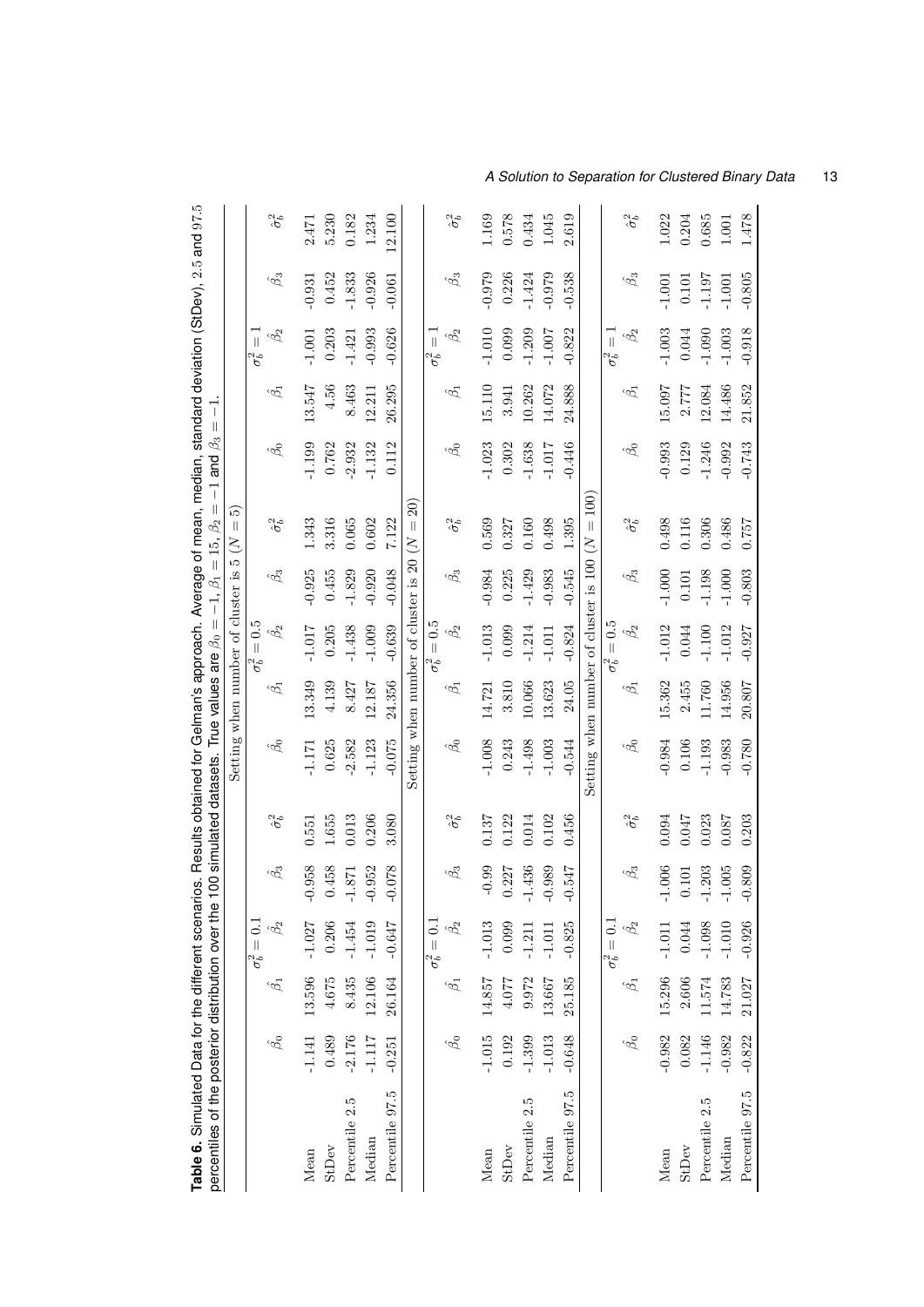# **6. Analysis of** *Salmonella* **Data in Pigs**

In this section we deal with the separation issue previously demonstrated in combination with the possibility of introducing random effects to deal with non-independent observations for the *Salmonella* data introduced in Section 2. We present the results of the two methods previously discussed (Gelman's methods and the proposed two stage approaches). The results are summarized in Table 8. This table shows results when using all data for both steps (upper part), and when using a 70%-30% data splitting as discussed in Section 4.3 (lower part). For both situations the conclusions are very similar and in line with the simulations. It can be observed that both methods produce comparable posterior means and medians. The estimates for the intercept and the effect of 'cleaning'  $(\hat{\beta}_3)$  for the new two stage approach are somewhat smaller, compared the estimates of Gelman's approach. But in general the proposed approach produces smaller posterior standard deviation. Table

In order to get some more insights, we plotted the prior densities for both approaches (Figure 4). We have centered both densities at 0 in order to compare both density functions more easily. It is clear that the tails of the density for Gelman's approach are much heavier, thus giving more chance to extreme values, which is then in turn reflected in wider credible intervals. The prior distributions proposed by Gelman et al. (2008) might be too conservative as also reflected by the larger posterior standard deviation.

## **7. Concluding Remarks**

Several approaches have been proposed to deal with separation in the case of independent binary responses. But in practice in many situations, the assumption of independence between observations is not satisfied, as for example, when we deal with clustered data, regional data or meta-analysis, just to mention a few. In such situations, separation problems can appear, and solutions in this setting are also needed. Extensions of the penalized likelihood method in this particular scenarios are not straightforward, since likelihood functions involved integrating out the random effects. The Bayesian framework offers an attractive alternative, but concessions need to be made, in term of information in our prior distributions. Here we evaluate two different strategies, the first one proposed by Gelman et al. (2008) that first standardizes the regression inputs and then uses weakly informative priors for the parameters in the model, and another new strategy which also consists of two stages: a penalized likelihood approach assuming independence to construct weakly informative priors for the variables presenting separation issues (and non-informative priors for the other regression inputs), followed by a GLLM in the second stage.

The results of the simulations show that if the number of clusters is large, both approaches produce comparable results in terms of point estimates and credible intervals. In case the number of clusters is small, the new two stage approach provides credible intervals which are narrower than the approach proposed by Gelman et al. (2008). This was also observed in the Salmonella case study. It was also confirmed that the posterior distribution of parameter associated to regression inputs presenting separation problems are not symmetric, implying that Wald–type inference should not be used.

## **Acknowledgments**

The authors gratefully acknowledge support from the fund of Scientific Research (FWO, Research Grant G.0151.05) and Belgian IUAP/PAI network P6/03 "Statistical Techniques and Modeling for Complex Substantive Questions with Complex Data" of the Belgian Government (Belgian Science Policy). We would also like to thank the Yves van der Stede (CODA, from Belgium) for providing the data which motivated this research.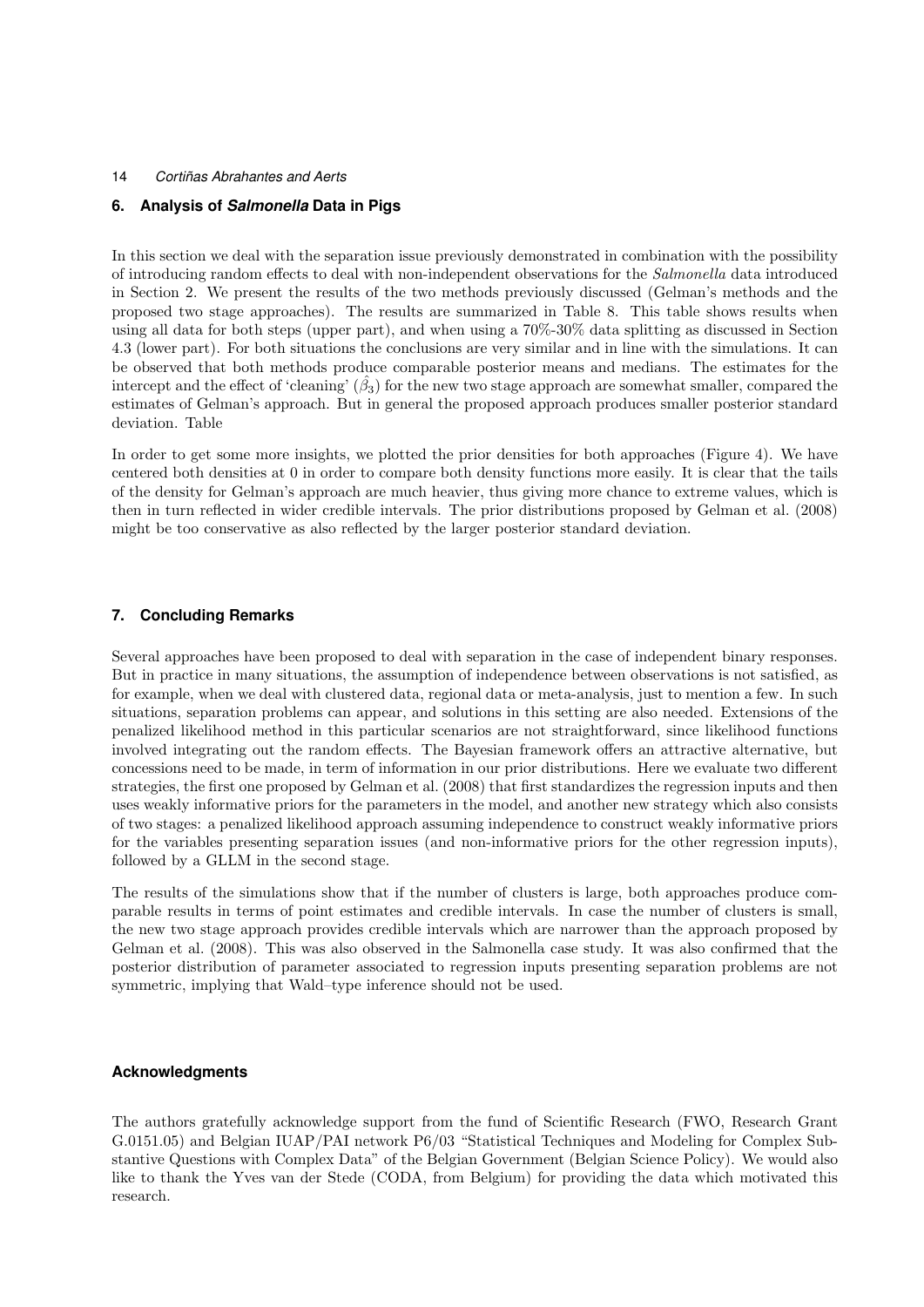|           |                  |                          | Two Stage Approach       |                          |                          |                                |
|-----------|------------------|--------------------------|--------------------------|--------------------------|--------------------------|--------------------------------|
|           |                  | $\hat{\beta_0}(\beta_0)$ | $\hat{\beta_1}(\beta_1)$ | $\hat{\beta_2}(\beta_2)$ | $\hat{\beta_3}(\beta_3)$ | $\hat{\sigma}_b^2(\sigma_b^2)$ |
|           | $\sigma^2=0.1$   | 0.224(0.99)              | 17.846(0.97)             | 0.047(0.90)              | 0.235(0.94)              | 1.585(0.98)                    |
| $N=5$     | $\sigma^2=0.5$   | 0.351(0.97)              | 17.108(0.95)             | 0.044(0.90)              | 0.225(0.94)              | 8.859(0.98)                    |
|           | $\sigma^2=1.0$   | 0.506(0.94)              | 17.281(0.95)             | 0.042(0.93)              | 0.224(0.96)              | 22.942(0.98)                   |
|           | $\sigma^2=0.1$   | 0.037(0.93)              | 11.036(0.97)             | 0.010(0.97)              | 0.053(0.93)              | 0.016(0.98)                    |
| $N=20$    | $\sigma^2=0.5$   | 0.059(0.92)              | 11.608(0.95)             | 0.010(0.98)              | 0.052(0.94)              | 0.111(0.89)                    |
|           | $\sigma^2=1.0$   | 0.089(0.94)              | 11.810(0.93)             | 0.010(0.96)              | 0.052(0.96)              | 0.350(0.94)                    |
|           | $\sigma^2=0.1$   | 0.007(0.97)              | 7.330(0.87)              | 0.002(0.94)              | 0.010(0.91)              | 0.002(0.92)                    |
| $N = 100$ | $\sigma^2=0.5$   | 0.011(0.97)              | 7.511(0.87)              | 0.002(0.95)              | 0.010(0.91)              | 0.013(0.95)                    |
|           | $\sigma^2 = 1.0$ | 0.017(0.96)              | 7.476(0.83)              | 0.002(0.96)              | 0.010(0.92)              | 0.042(0.96)                    |
|           |                  |                          | Gelman's Approach        |                          |                          |                                |
|           | $\sigma^2=0.1$   | 0.259(0.94)              | 23.826(0.97)             | 0.043(0.86)              | 0.212(0.94)              | 2.943(0.98)                    |
| $N=5$     | $\sigma^2=0.5$   | 0.420(0.93)              | 19.854(0.95)             | 0.042(0.90)              | 0.212(0.97)              | 11.705(0.98)                   |
|           | $\sigma^2=1.0$   | 0.619(0.93)              | 22.902(0.95)             | 0.041(0.91)              | 0.209(0.98)              | 29.514(0.98)                   |
|           | $\sigma^2=0.1$   | 0.037(0.89)              | 16.640(0.97)             | 0.010(0.96)              | 0.051(0.95)              | 0.016(0.98)                    |
| $N=20$    | $\sigma^2=0.5$   | 0.059(0.93)              | 14.595(0.95)             | 0.010(0.97)              | 0.051(0.95)              | 0.112(0.90)                    |
|           | $\sigma^2 = 1.0$ | 0.091(0.93)              | 15.540(0.93)             | 0.010(0.96)              | 0.051(0.96)              | 0.362(0.93)                    |
|           | $\sigma^2=0.1$   | 0.007(0.95)              | 6.877(0.91)              | 0.002(0.93)              | 0.010(0.92)              | 0.002(0.93)                    |
| $N = 100$ | $\sigma^2=0.5$   | 0.011(0.96)              | 6.159(0.93)              | 0.002(0.96)              | 0.010(0.91)              | 0.013(0.96)                    |
|           | $\sigma^2=1.0$   | 0.017(0.97)              | 7.724(0.83)              | 0.002(0.96)              | 0.010(0.91)              | 0.042(0.95)                    |

**Table 7.** Average of Mean Squared Error (coverage) over 100 simulated datasets for both approach for the scenarios considered.

**Table 8.** Salmonella in Pigs. Estimates obtained using Gelman's and two stage approach, considering a herd specific random intercept.

|                 |                 |                 |                   | <b>Full Dataset Results</b> |                        |                 |                 |                    |                 |                        |
|-----------------|-----------------|-----------------|-------------------|-----------------------------|------------------------|-----------------|-----------------|--------------------|-----------------|------------------------|
|                 |                 |                 | Gelman's Approach |                             |                        |                 |                 | Two Stage Approach |                 |                        |
|                 | $\hat{\beta_0}$ | $\hat{\beta_1}$ | $\beta_2$         | $\hat{\beta_3}$             | $\hat{\sigma}_b^2$     | $\hat{\beta_0}$ | $\hat{\beta_1}$ | $\hat{\beta_2}$    | $\hat{\beta_3}$ | $\hat{\sigma}_b^2$     |
| Mean            | $-8.720$        | 0.545           | $-0.081$          | 5.849                       | 2.172                  | $-8.150$        | 0.640           | $-0.080$           | 5.240           | 2.180                  |
| StDev           | 3.234           | 0.741           | 0.048             | 3.104                       | 0.493                  | 1.236           | 0.870           | 0.048              | 0.909           | 0.483                  |
| Percentile 2.5  | $-16.990$       | $-0.910$        | $-0.180$          | 2.330                       | 1.400                  | $-10.770$       | $-1.010$        | $-0.170$           | 3.740           | 1.410                  |
| Median          | $-8.050$        | 0.530           | $-0.081$          | 5.159                       | 2.113                  | $-8.120$        | 0.620           | $-0.080$           | 5.170           | 2.120                  |
| Percentile 97.5 | $-4.780$        | 2.000           | 0.013             | 13.850                      | 3.343                  | $-5.872$        | 2.406           | 0.017              | 7.587           | 3.314                  |
|                 |                 |                 |                   | Test Dataset Results        |                        |                 |                 |                    |                 |                        |
|                 |                 |                 | Gelman's Approach |                             |                        |                 |                 | Two Stage Approach |                 |                        |
|                 | $\hat{\beta_0}$ | $\beta_1$       | $\beta_2$         | $\beta_3$                   | $\hat{\sigma}_{b}^{2}$ | $\hat{\beta}_0$ | $\hat{\beta_1}$ | $\beta_2$          | $\beta_3$       | $\hat{\sigma}_{b}^{2}$ |
| Mean            | $-7.196$        | 0.462           | 0.346             | 4.586                       | 2.159                  | $-7.060$        | 0.706           | 0.348              | 4.252           | 2.138                  |
| StDev           | 3.482           | 0.928           | 0.096             | 3.356                       | 1.047                  | 1.293           | 1.174           | 0.093              | 0.652           | 0.997                  |
| Percentile 2.5  | $-14.52$        | $-1.386$        | 0.160             | 1.021                       | 0.869                  | $-9.667$        | $-1.665$        | 0.163              | 3.034           | 0.876                  |
| Median          | $-6.653$        | 0.470           | 0.345             | 3.965                       | 1.921                  | $-7.060$        | 0.739           | 0.348              | 4.214           | 1.915                  |
| Percentile 97.5 | $-3.113$        | 2.294           | 0.533             | 11.830                      | 4.758                  | $-4.507$        | 3.016           | 0.532              | 5.649           | 4.691                  |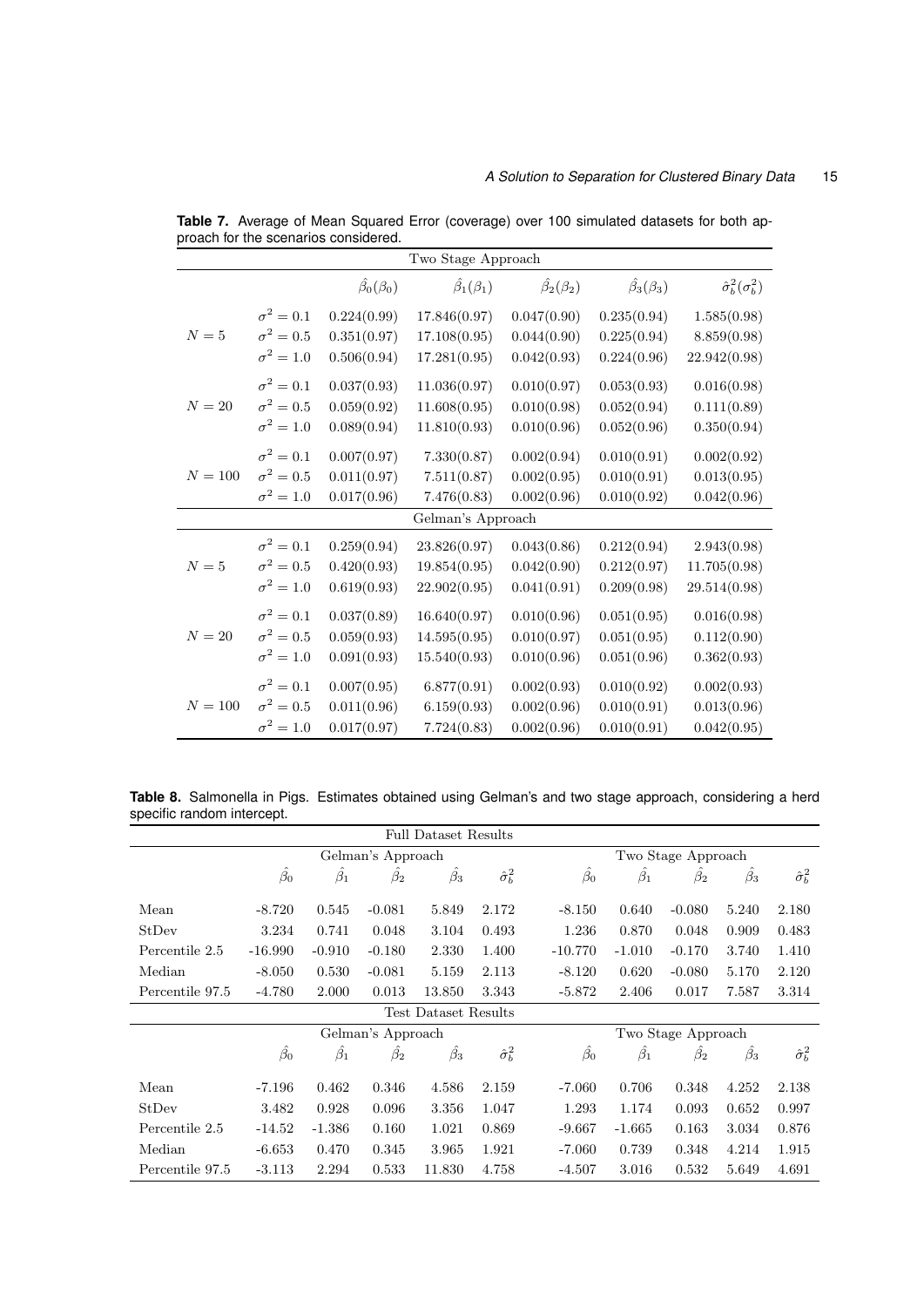## **References**

- Albert, A., and Anderson, J. A. (1984). On the Existence of Maximum Likelihood Estimates in Logistic Regression Models. *Biometrika*, **71**, 1-10.
- Allison, P. (2004). Convergence problems in logistic regression, in: Altman, M., Gill, J., McDonald, M.P., *Numerical issues in statistical computing for the social scientist*, New York: Wiley, 238–252.
- Berger, J. O., and Bernardo, J. M. (1989). Estimating a product of means: Bayesian analysis with reference priors. *Journal of the American Statistical Association*, **84**, 200–207.
- Berger, J. O., and Bernardo, J. M. (1992a). Reference priors in a variance components problem. In *Bayesian Analysis in Statistics and Econometrics*, P. Goel and N. Iyengar, Eds. New York: Springer Verlag.
- Berger, J. O., and Bernardo, J. M. (1992b). Ordered group reference priors with application to a multinomial problem. *Biometrika*, **79**, 25–37.
- Berger, J. O., and Bernardo, J. M. (1992c). On the development of the reference prior method. In *Bayesian Analysis*, J.M.Bernardo, J.O.Berger, D.V.Lindley, and A.F.M.Smith, Eds., vol. 4. London: Oxford University Press.
- Bernardo, J. M. (1979). Reference posterior distributions for Bayesian inference (with discussion). *Journal of the Royal Statistical Society Series B*, **41**, 113-147.
- Bollaerts, K., Aerts, M., Ribbens, S., Van der Stede, Y., Boone, I., Mintiens, K. (2007). Identification of Salmonella Risk Herds in Belgium using semiparametric quantile regression. *Journal of the Royal Statistical Society: Series A*, **171**, 449-464.
- Breslow, N.E. and Clayton, D.G. (1993). Approximate inference in generalized linear mixed models. *Journal of the American Statistical Association*, **88**, 9-25.
- Brooks, S. and Gelman, A. (1998). General methods for monitoring convergence of iterative simulations. *Journal of Computational and Graphical Statistics*, **7**, 434–455.
- Bryson, M.C. and Johnson, M.E. (1981). The incidence of monotone likelihood in the Cox model. *Technometrics*, **23**, 381–383.
- Christmann, A. and Rousseeuw, P.J. (2001). Measuring overlap in logistic regression. *Computational Statistics and Data Analysis*, **37**, 65–75.
- Clogg, Clifford C., D. B. Rubin, N. Schenker, B. Schultz and L. Weidman. 1991. Multiple Imputation of Industry and Occupation Codes in Census PublicUse Samples Using Bayesian Logistic Regression. *Journal of the American Statistical Association*, **86**, 68-78.
- Cortiñas Abrahantes J., Bollaerts K., Aerts M., Ogunsanya V., Van der Stede Y. (2009). Salmonella serosurveillance: Different statistical methods to categorise pig herds based on serological data. *Preventive Veterinary Medicine*, **89**, 59–66.
- Cox, David R. 1970. *Analysis of Binary Data.* New York: Wiley.
- Day, N.E. and Kerridge, D.F. (1967). A general maximum likelihood discriminant, *Biometrics*, **23**, 313–323.
- Demidenko, E. (2001). Computation aspects of the probit model. *Mathematical Communications*, **6**, 233–247.
- Engel, B. and Keen, A. (1994). A simple approach for the analysis of generalized linear mixed models. *Statistica Neerlandica*, **48**, 1-22.
- Firth, D. (1993). Bias reduction of maximum likelihood estimates. *Biometrika*, **80**, 27–38.
- Gao, S. and Chen, J. (2007). Asymptotic properties of a double penalized maximum likelihood estimator in logistic regression. *Statistics and Probability Letters*, **77**, 925–930.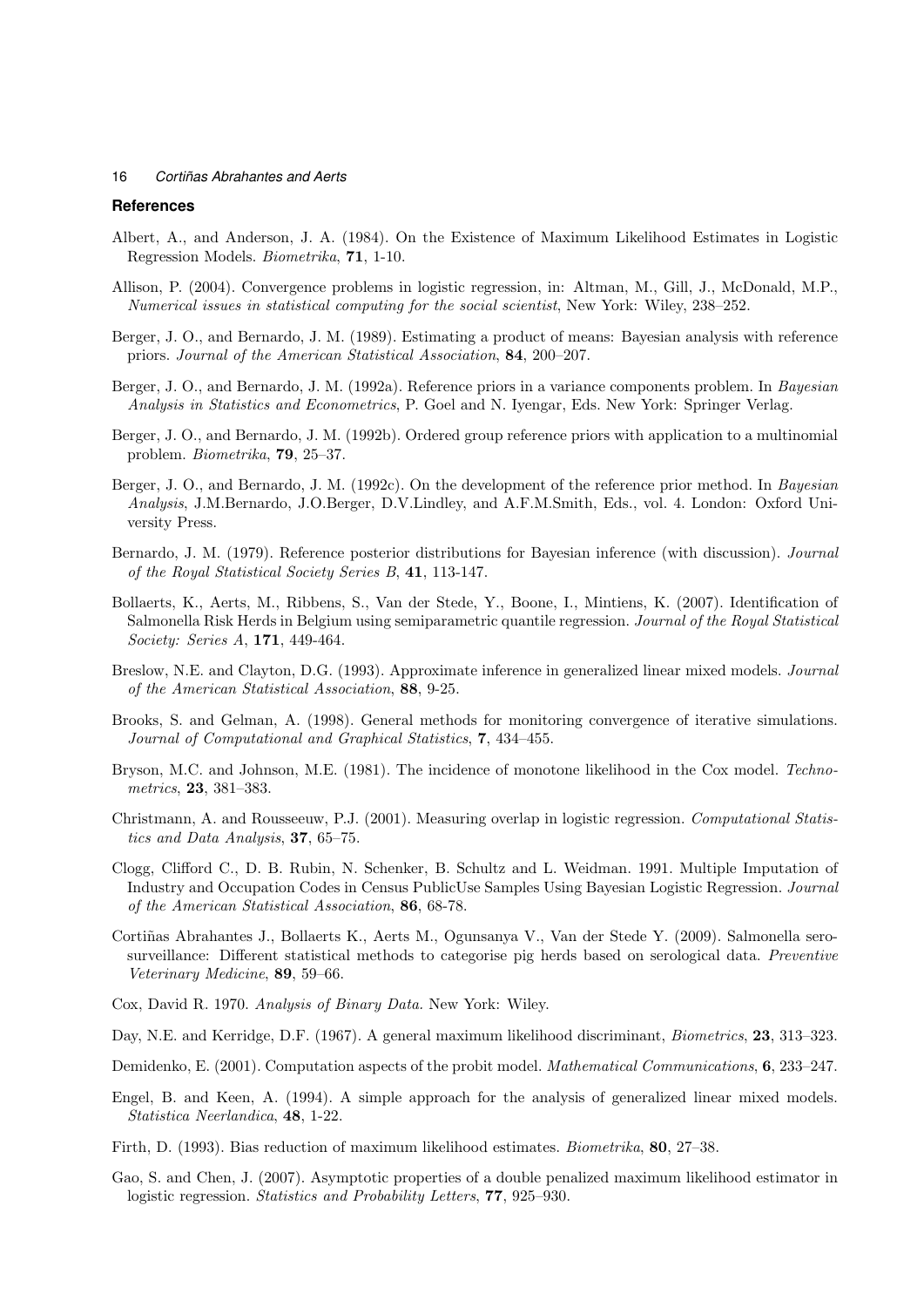- Gelman, A. (2006). Prior distributions for variance parameters in hierarchical models. *Bayesian Analysis*, **1**, 515-533.
- Gelman, A. (2008). Scaling regression inputs by dividing by two standard deviations. *Statistics in Medicine*, **27**, 2865–2873.
- Gelman, A., Jakulin, A., Pittau,M.G. and Su, T.S. (2008). A weakly informative default prior distribution for logistic and other regression models. *Annals of Applied Statistics*, **2**, 1360–1383.
- Geweke, J. (1992). Evaluating the accuracy of sampling-based approaches to calculating posterior moments. In *Bayesian Statistics 4* (ed JM Bernado, JO Berger, AP Dawid and AFM Smith). Clarendon Press, Oxford, UK. 169-193.
- Hartigan, J. (1964). Invariant prior distributions. *Annals of Mathematical Statistics*, **35**, 836-845.
- Heinze, G. (2006). A comparative investigation of methods for logistic regression with separated or nearly separated data. *Statistics in Medicine*, **25**, 4216–4226.
- Heinze, G. and Ploner M. (2003). Fixing the nonconvergence bug in logistic regression with SPLUS and SAS. *Computer Methods and Programs in Biomedicine*, **71**, 181–187.
- Heinze, G. and Schemper, M. (2002). A solution to the problem of separation in logistic regression. *Statistics in Medicine*, **21**, 2409–2419.
- Jeffreys, H. (1961). *Theory of Probability*, 3rd ed. Oxford Univ. Press.
- Kass, R. E. and Wasserman, L. (1996). The selection of prior distributions by formal rules. *Journal of the American Statistical Association*, **91**, 1343-1370.
- King, E. N., and Ryan, T. P. (2002). A Preliminary Investigation of Maximum Likelihood Logistic Regression Versus Exact Logistic Regression. *The American Statistician*, **56**, 163–170.
- Lesaffre, E. and Albert, A. (1989). Partial Separation in Logistic Discrimination. *Journal of the Royal Statistical Society, Series B*, **51**, 109-116.
- Lesaffre, E. and Kaufmann, H. (1992). Existence and uniqueness of the maximum likelihood estimator for a multivariate probit model. *Journal of the American Statistical Association*, **87**, 805–811.
- Liu, C. (2004). Robit regression: A simple robust alternative to logistic and probit regression. In *Applied Bayesian Modeling and Causal Inference from Incomplete-Data Perspectives* (A. Gelman and X. L. Meng, eds.) 227-238. Wiley, London.
- Raftery, A. E. (1996). Approximate Bayes factors and accounting for model uncertainty in generalised linear models. *Biometrika*, **83**, 251-266.
- Rousseeuw, P.J. and Christmann, A. (2003). Robustness against separation and outliers in logistic regression. *Computational Statistics and Data Analysis*, **43**, 315–332.
- Santner, T.J. and Duffy, D.E. (1986). A note on Albert and J.A Anderson's conditions for the existence of maximum likelihood estimates in logistic regression models. *Biometrika*, **73**, 755–758.
- Silvapulle, M.J. (1981). On the existence of maximum likelihood estimators for the binomial response models. *Journal of the Royal Statistical Society B*, **43**, 310–313.
- Spiegelhalter, D. J. and Smith, A. F. M. (1982). Bayes factors for linear and log-linear models with vague prior information. *Journal of the Royal Statistical Society Series B*, **44**, 377-387.
- Stokes, H.H. (2004). On the advantage of using two or more econometric software systems to solve the same problem. *Journal of Economic and Social Measurement*, **29**, 307–320.
- Tibshirani, R. (1989). Noninformative priors for one parameter of many. *Biometrika*, **76**, 604–608.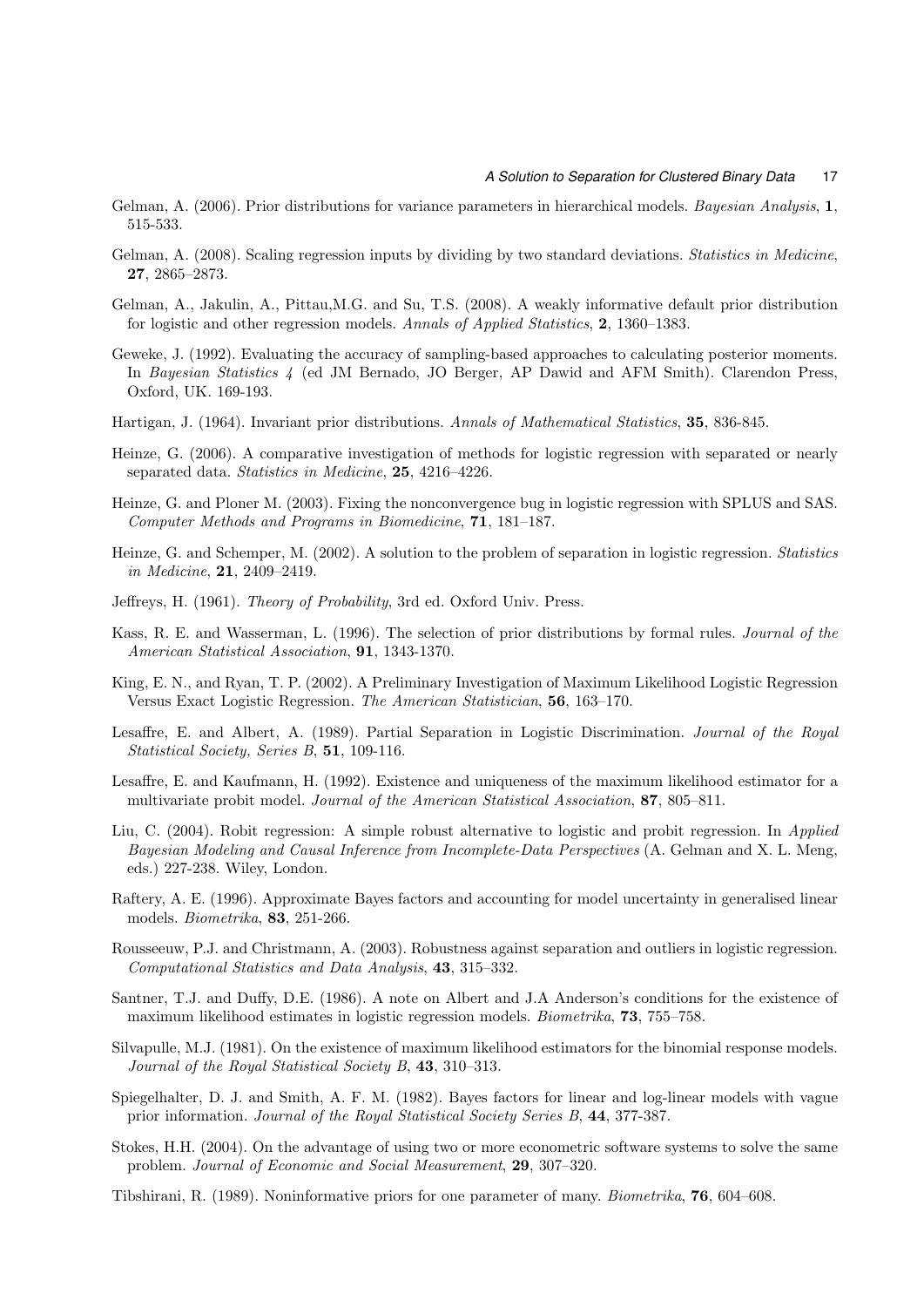Verbeke, G. and Molenberghs, G. (2000). *Linear Mixed Models for Longitudinal Data.* New York: Springer.

- Wolfinger, R. and O'Connell, M. (1993). Generalized linear mixed models: a pseudo-likelihood approach. *Journal of Statistical Computation and Simulation*, **48**, 233243.
- Yang, R. and Berger, J. O. (1994). Estimation of a covariance matrix using reference prior. *Annals of Statistics*, **22**, 1195-1211.
- Ye, K. and Berger, J. O. (1991). Noninformative priors for inferences in exponential regression models. *Biometrika*, **78** , 645–656.
- Zorn, C. (2005). A solution to separation in binary response models. *Political Analysis*, **13**, 157–170.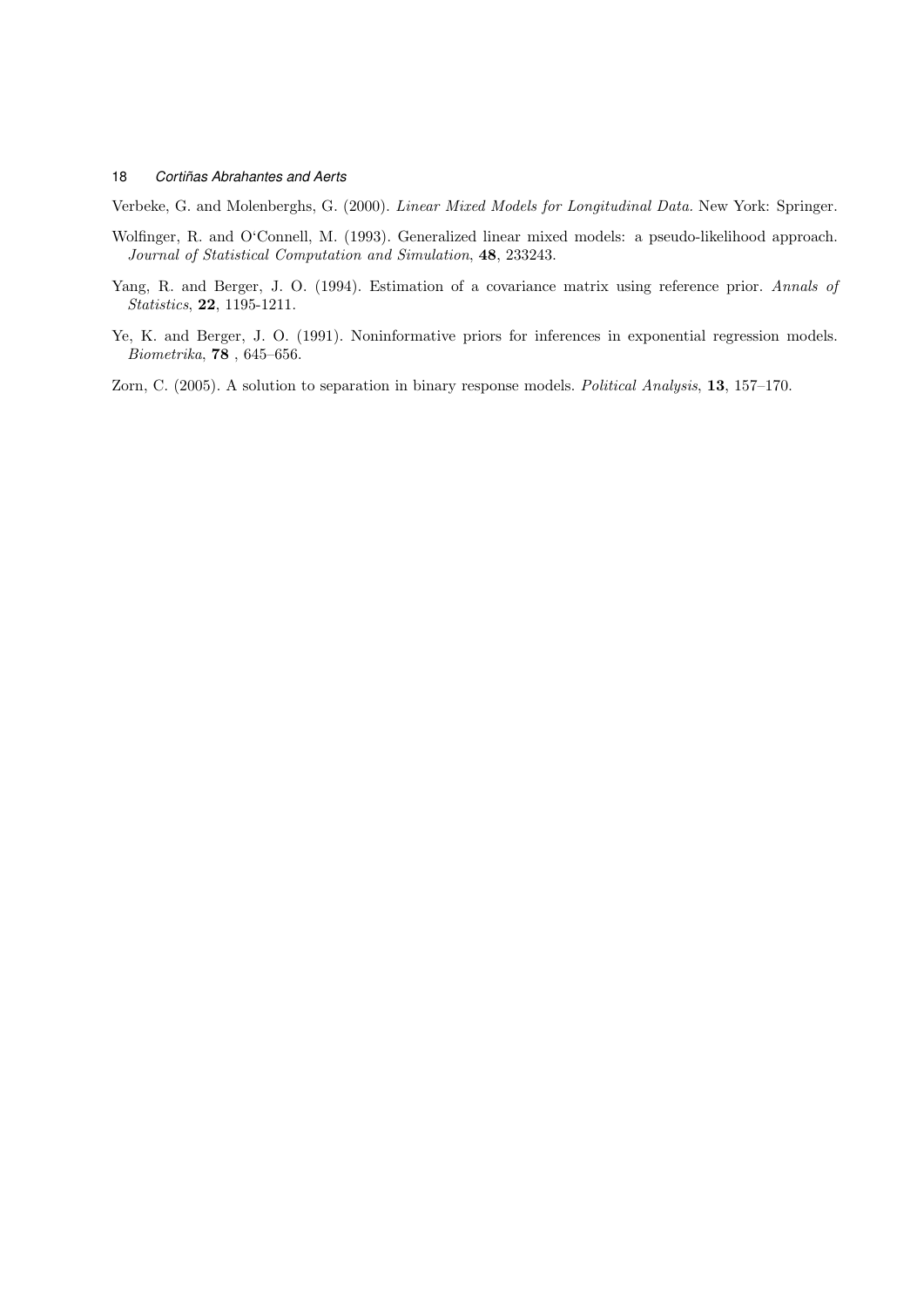

**Fig. 1.** *Average of mean, median,* 2*.*5 *and* 97*.*5 *percentiles of the posterior distribution over the 100 simulated datasets for all parameters when*  $\sigma^2 = 1$ *.*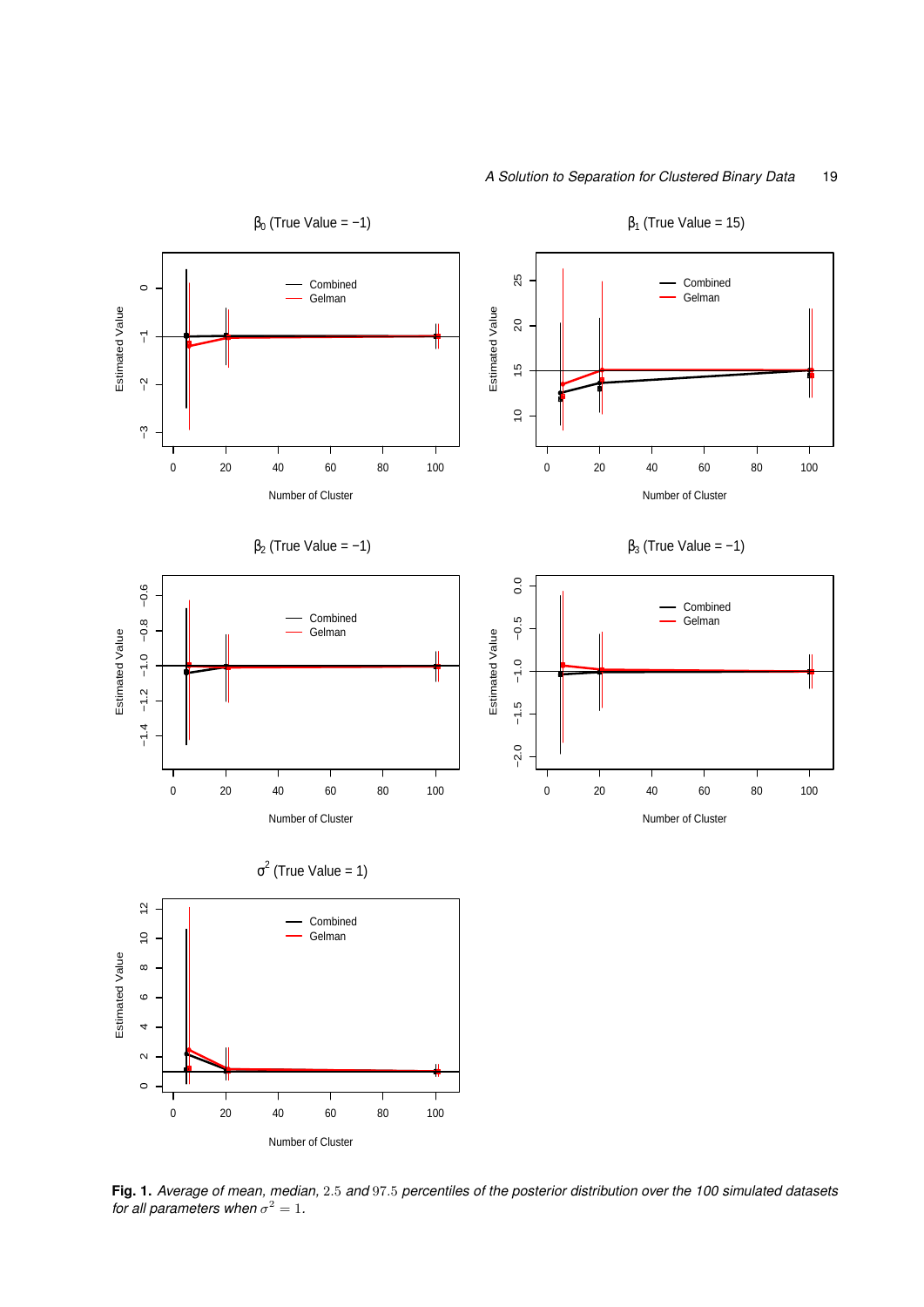

Average length and sample confidence limits for  $\widehat{\beta_0}$ 

35 5 10 15 20 25 30 35 Combined Gelman  $\overline{\mathrm{30}}$ Estimated Value Estimated Value 25  $20$  $\frac{6}{7}$  $\frac{1}{2}$ LO 0 20 40 60 80 100 Number of Cluster

Average length and sample confidence limits for  $\widehat{\beta_1}$ 

Average length and sample confidence limits for  $\widehat{\beta_3}$ 



Average length and sample confidence limits for  $\widehat{B_2}$ 



Average length and sample confidence limits for  $\sigma^2$ 



**Fig. 2.** *Average of length,* 2*.*5 *and* 97*.*5 *percentiles of the posterior distribution over the 100 simulated datasets for all estimated parameters when*  $\sigma^2 = 1$ .